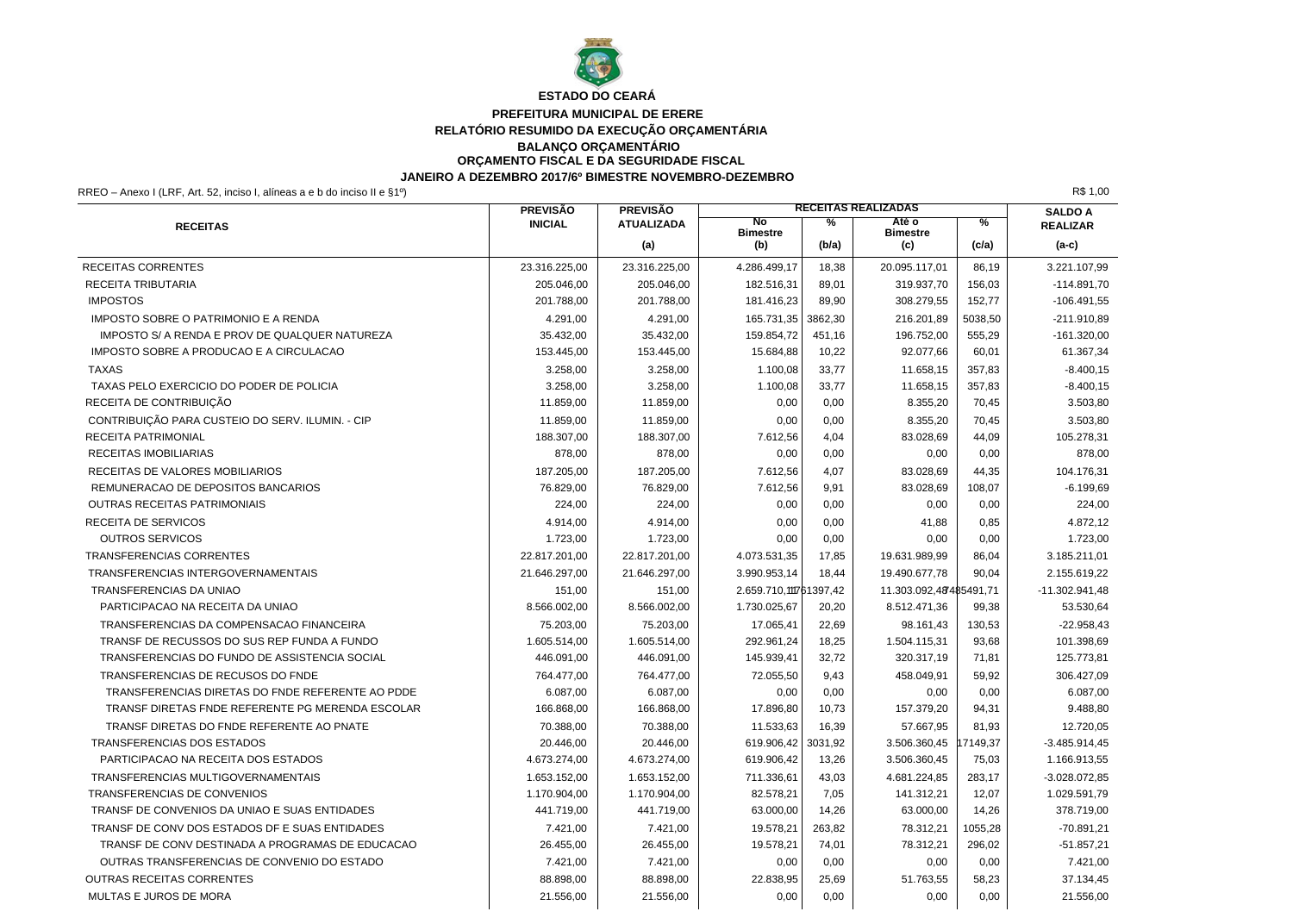

#### **PREFEITURA MUNICIPAL DE ERERE RELATÓRIO RESUMIDO DA EXECUÇÃO ORÇAMENTÁRIA BALANÇO ORÇAMENTÁRIO ORÇAMENTO FISCAL E DA SEGURIDADE FISCAL**

**JANEIRO A DEZEMBRO 2017/6º BIMESTRE NOVEMBRO-DEZEMBRO**

| TOTAL (III) = $(I + II)$                                                  | 23.985.340,00   | 23.985.340.00            | 3.885.582,96          | 16,20                    | 19.012.611,32    | 79,27                    | 6.105.823,84  |
|---------------------------------------------------------------------------|-----------------|--------------------------|-----------------------|--------------------------|------------------|--------------------------|---------------|
| <b>DÉFICIT(II)</b>                                                        |                 | $\overline{\phantom{0}}$ |                       | $\overline{\phantom{0}}$ | 1.133.095,16     | $\overline{\phantom{0}}$ |               |
| <b>SUBTOTAL DAS RECEITAS (I)</b>                                          | 23.985.340,00   | 23.985.340,00            | 3.885.582,96          | 16,20                    | 17.879.516,16    | 74,54                    | 6.105.823,84  |
| DED. DE RECEITA P/ FORM. DO FUNDEB                                        | $-775.472,00$   | $-775.472,00$            | -123.981,22           | 15,99                    | $-696.996,24$    | 89,88                    | $-78.475.76$  |
| DED. DE RECEITA P/ FORM. DO FUNDEB                                        | $-2.345,00$     | $-2.345,00$              | $-123.981,22$ 5287,05 |                          | -696.996,24      | 29722,65                 | 694.651,24    |
| DED. DE RECEITA P/ FORM. DO FUNDEB                                        | $-1.713.200,00$ | $-1.713.200,00$          | $-276.602,43$         | 16,15                    | $-1.561.486, 15$ | 91.14                    | $-151.713.85$ |
| DED. DE RECEITA P/ FORM. DO FUNDEB                                        | $-3.124,00$     | $-3.124,00$              | $-276.934.99$         | 8864,76                  | $-1.563.481.51$  | 50047,42                 | 1.560.357,51  |
| DED. DE RECEITA P/ FORM. DO FUNDEB                                        | $-2.491.796.00$ | $-2.491.796,00$          | $-400.916,21$         | 16,09                    | $-2.260.477,75$  | 90.72                    | $-231.318.25$ |
| DED. DE RECEITA P/ FORM. DO FUNDEB                                        | $-2.491.796,00$ | $-2.491.796,00$          | $-400.916,21$         | 16,09                    | $-2.260.477.75$  | 90,72                    | $-231.318,25$ |
| DED. DE RECEITA P/ FORM. DO FUNDEB                                        | $-2.491.796,00$ | $-2.491.796,00$          | $-400.916,21$         | 16,09                    | $-2.260.477.75$  | 90,72                    | $-231.318.25$ |
| <b>TRANSF DE CONVENIOS</b>                                                | 179.274,00      | 179.274,00               | 0,00                  | 0,00                     | 0,00             | 0,00                     | 179.274,00    |
| <b>TRANSFERENCIAS DE CONVENIOS</b>                                        | 1.001.117,00    | 1.001.117.00             | 0,00                  | 0,00                     | 0,00             | 0,00                     | 1.001.117,00  |
| TRANSFERENCIAS DOS ESTADOS                                                | 253.429,00      | 253.429,00               | 0,00                  | 0,00                     | 0,00             | 0,00                     | 253.429,00    |
| TRANSFERENCIAS DA UNIAO                                                   | 274.251,00      | 274.251,00               | 0,00                  | 0.00                     | 44.876,90        | 16,36                    | 229.374,10    |
| TRANSFERENCIAS INTERGOVERNAMENTAIS                                        | 2.088.153.00    | 2.088.153.00             | 0,00                  | 0.00                     | 44.876.90        | 2,15                     | 2.043.276,10  |
| TRANSFERENCIAS DE CAPITAL                                                 | 3.089.270,00    | 3.089.270,00             | 0,00                  | 0,00                     | 44.876,90        | 1,45                     | 3.044.393,10  |
| ALIENACAO DE BENS IMOVEIS                                                 | 1.723,00        | 1.723,00                 | 0,00                  | 0,00                     | 0,00             | 0,00                     | 1.723,00      |
| ALIENACAO DE BENS MOVEIS                                                  | 69.918,00       | 69.918,00                | 0,00                  | 0.00                     | 0,00             | 0,00                     | 69.918,00     |
| ALIENACAO DE BENS                                                         | 71.641,00       | 71.641,00                | 0,00                  | 0,00                     | 0,00             | 0,00                     | 71.641,00     |
| <b>RECEITAS DE CAPITAL</b>                                                | 3.160.911,00    | 3.160.911,00             | 0,00                  | 0.00                     | 44.876,90        | 1,42                     | 3.116.034,10  |
| <b>OUTRAS RECEITAS</b>                                                    | 5.173,00        | 5.173,00                 | 0,00                  | 0,00                     | 0,00             | 0,00                     | 5.173,00      |
| DIVERSAS RECEITAS                                                         | 5.173,00        | 5.173,00                 | 0,00                  | 0,00                     | 0,00             | 0,00                     | 5.173,00      |
| RECEITA DA DIVIDA ATIVA NAO-TRIBUTARIA                                    | 12.324,00       | 12.324,00                | 0,00                  | 0,00                     | 1.408,92         | 11,43                    | 10.915,08     |
| RECEITA DA DIVIDA ATIVA TRIBUTARIA                                        | 1.613,00        | 1.613,00                 | 0,00                  | 0,00                     | 4.923,70         | 305,25                   | $-3.310,70$   |
| RECEITA DA DIVIDA ATIVA                                                   | 55.351,00       | 55.351,00                | 0,00                  | 0,00                     | 6.332,62         | 11,44                    | 49.018,38     |
| <b>RESTITUICOES</b>                                                       | 1.646,00        | 1.646,00                 | 22.838,95             | 1387.54                  | 45.430,93        | 2760,08                  | $-43.784.93$  |
| <b>OUTRAS INDENIZACOES</b>                                                | 1.723,00        | 1.723,00                 | 0.00                  | 0,00                     | 0,00             | 0,00                     | 1.723,00      |
| <b>INDENIZACOES</b>                                                       | 1.723,00        | 1.723,00                 | 0,00                  | 0,00                     | 0,00             | 0,00                     | 1.723,00      |
| <b>INDENIZACOES E RESTITUICOES</b>                                        | 6.818,00        | 6.818,00                 | 22.838,95             | 334,98                   | 45.430,93        | 666,34                   | $-38.612,93$  |
| MULTAS JUROS DE MORA IPTU                                                 | 15.325,00       | 15.325,00                | 0,00                  | 0,00                     | 0,00             | 0,00                     | 15.325,00     |
| RREO - Anexo I (LRF, Art. 52, inciso I, alíneas a e b do inciso II e §1º) |                 |                          |                       |                          |                  |                          | R\$ 1,00      |

Antonio Nivaldo Muniz da Silva

**ancalves**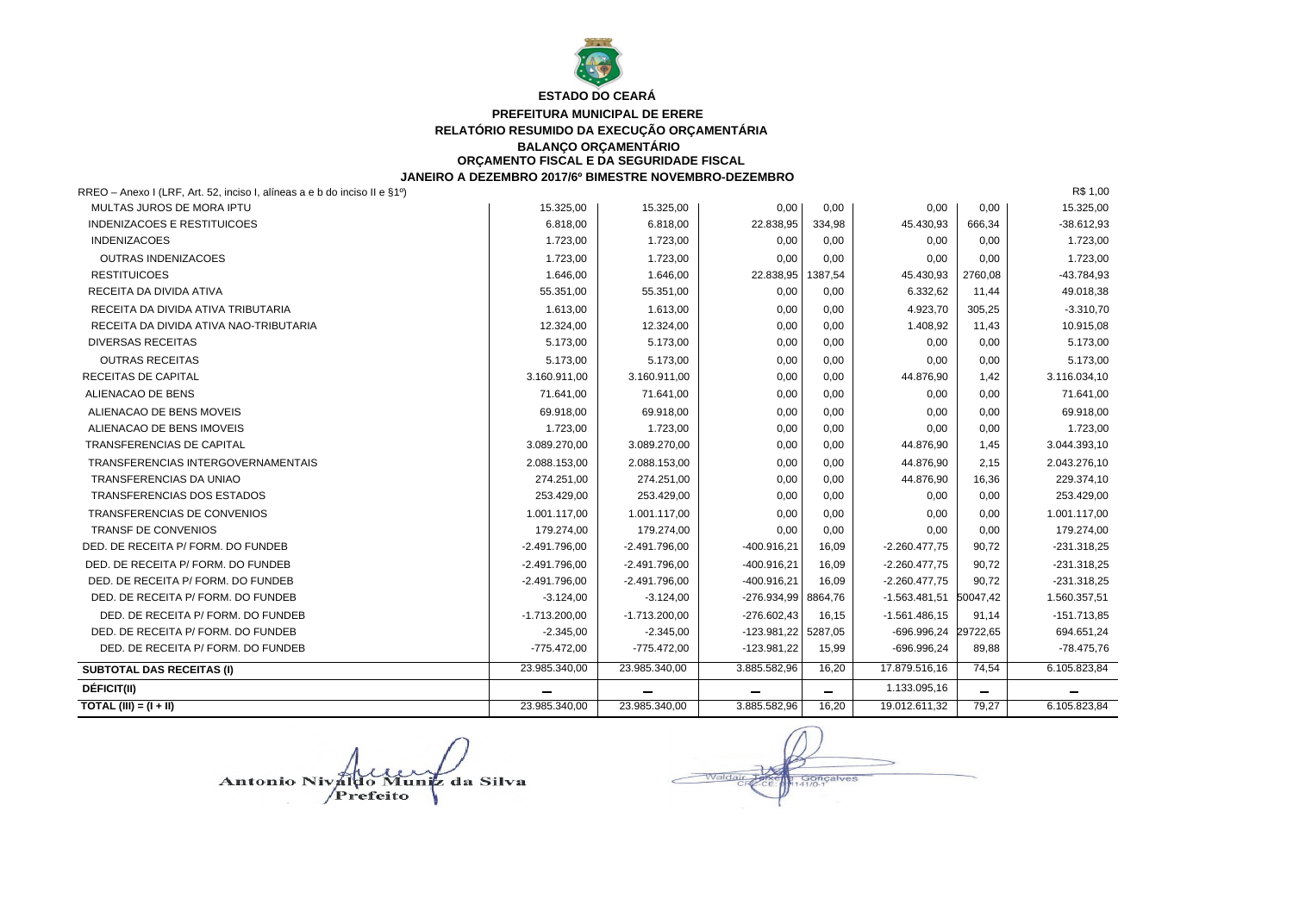

#### **PREFEITURA MUNICIPAL DE ERERE RELATÓRIO RESUMIDO DA EXECUÇÃO ORÇAMENTÁRIA BALANÇO ORÇAMENTÁRIO ORÇAMENTO FISCAL E DA SEGURIDADE FISCAL JANEIRO A DEZEMBRO 2017/6º BIMESTRE NOVEMBRO-DEZEMBRO**

RREO – Anexo I (LRF, Art. 52, inciso I, alíneas a e b do inciso II e §1º) R\$ 1,00

|                                                    | <b>DOTAÇÃO</b><br><b>INICIAL</b> | <b>CRÉDITOS</b><br><b>ADICIONAIS</b> | <b>DOTAÇÃO</b><br><b>ATUALIZADA</b> | <b>DESPESAS</b><br><b>EMPENHADAS</b> |                                 | <b>DESPESAS</b><br><b>LIQUIDADAS</b> | <b>SALDO A</b><br><b>LIQUIDAR</b> |            |                  |
|----------------------------------------------------|----------------------------------|--------------------------------------|-------------------------------------|--------------------------------------|---------------------------------|--------------------------------------|-----------------------------------|------------|------------------|
| <b>DESPESAS</b>                                    | (d)                              | (e)                                  | $(f=d+e)$                           | No<br><b>Bimestre</b><br>(g)         | Até o<br><b>Bimestre</b><br>(h) | No<br><b>Bimestre</b><br>(i)         | Até o<br><b>Bimestre</b><br>(i)   | %<br>(j/f) | (f-j)            |
| <b>DESPESAS CORRENTES</b>                          | 0.00                             | 2.363.226,45                         | 2.363.226,45                        | 1.671.365,72                         | 17.464.489,55                   | 3.972.860.77                         | 17.464.489.55                     | 0,00       | 2.363.226,45     |
| PESSOAL E ENCARGOS SOCIAIS                         | 0,00                             | 2.059.480,11                         | 2.059.480,11                        | 1.103.955,70                         | 11.121.822,15                   | 2.614.731,05                         | 11.121.822,15                     | 0,00       | 2.059.480,11     |
| APLICACOES DIRETAS                                 | 0,00                             | 2.059.480,11                         | 2.059.480,11                        | 1.103.955,70                         | 11.121.822,15                   | 2.614.731,05                         | 11.121.822,15                     | 0,00       | 2.059.480,11     |
| <b>OUTRAS DESPESAS CORRENTES</b>                   | 0,00                             | 303.746,34                           | 303.746,34                          | 567.410,02                           | 6.342.667,40                    | 1.358.129,72                         | 6.349.774.58                      | 0,00       | 303.746,34       |
| TRANSE INST PRIV S/FINS LUCRATIVOS                 | 0,00                             | $-40.000,00$                         | $-40.000.00$                        | 0,00                                 | 0,00                            | 0,00                                 | 0,00                              | 0,00       | $-40.000,00$     |
| TRANSFERÊNCIAS A CONSÓRCIOS PÚBLICOS MEDIANTE CONT | 0,00                             | 10.500,00                            | 10.500,00                           | 22.871,82                            | 183.249,51                      | 34.750,48                            | 183.249,51                        | 0,00       | 10.500,00        |
| <b>APLICACOES DIRETAS</b>                          | 0,00                             | 333.246,34                           | 333.246,34                          | 544.538,20                           | 6.159.417,89                    | 1.323.379,24                         | 6.166.525.07                      | 0,00       | 333.246,34       |
| MATERIAL DE CONSUMO                                | 0,00                             | 1.188.499,52                         | 1.188.499,52                        | 238.496,84                           | 2.102.717,27                    | 470.982,77                           | 2.102.717,27                      | 0,00       | 1.188.499,52     |
| OUTROS SERV TERCEIROS - P. FISICA                  | 0,00                             | $-450.800,00$                        | $-450.800,00$                       | 34.640,00                            | 330.888,36                      | 64.390,00                            | 330.888,36                        | 0,00       | $-450.800,00$    |
| <b>OUTROS SERV TERCEIROS - P. JURIDICA</b>         | 0,00                             | 516.926,93                           | 516.926,93                          | 266.288,97                           | 3.290.453,01                    | 750.235,82                           | 3.297.560.19                      | 0,00       | 516.926.93       |
| DESPESAS DE CAPITAL                                | 0.00                             | $-2.363.226,45$                      | $-2.363.226,45$                     | 591.790,13                           | 1.603.570.60                    | 669.920.23                           | 1.541.014.59                      | 0,00       | $-2.363.226.45$  |
| <b>INVESTIMENTOS</b>                               | 0.00                             | $-3.607.226,45$                      | $-3.607.226,45$                     | 0,00                                 | 290.063,48                      | 68.426,48                            | 227.507,47                        | 0,00       | $-3.607.226,45$  |
| <b>APLICACOES DIRETAS</b>                          | 0.00                             | $-3.607.226,45$                      | $-3.607.226,45$                     | 0,00                                 | 290.063,48                      | 68.426,48                            | 227.507,47                        | 0,00       | $-3.607.226.45$  |
| <b>OBRAS E INSTALACOES</b>                         | 0,00                             | $-3.417.526.45$                      | $-3.417.526,45$                     | 0,00                                 | 198.966,49                      | 68.426,48                            | 136.410,48                        | 0,00       | $-3.417.526.45$  |
| EQUIPAMENTOS E MATERIAL PERMANENTE                 | 0.00                             | $-189.700.00$                        | $-189.700,00$                       | 0,00                                 | 91.096,99                       | 0.00                                 | 91.096.99                         | 0.00       | $-189.700.00$    |
| <b>INVERSOES FINANCEIRAS</b>                       | 0,00                             | $-20.000,00$                         | $-20.000,00$                        | 0,00                                 | 0,00                            | 0,00                                 | 0,00                              | 0,00       | $-20.000,00$     |
| <b>APLICACOES DIRETAS</b>                          | 0,00                             | $-20.000,00$                         | $-20.000,00$                        | 0,00                                 | 0,00                            | 0,00                                 | 0,00                              | 0,00       | $-20.000,00$     |
| AQUISICAO DE IMOVEIS                               | 0,00                             | $-20.000,00$                         | $-20.000,00$                        | 0,00                                 | 0,00                            | 0,00                                 | 0,00                              | 0,00       | $-20.000,00$     |
| AMORTIZACAO DA DIVIDA                              | 0,00                             | 1.264.000,00                         | 1.264.000,00                        | 591.790,13                           | 1.313.507,12                    | 601.493,75                           | 1.313.507,12                      | 0,00       | 1.264.000,00     |
| <b>APLICACOES DIRETAS</b>                          | 0.00                             | 1.264.000,00                         | 1.264.000,00                        | 591.790,13                           | 1.313.507,12                    | 601.493,75                           | 1.313.507,12                      | 0,00       | 1.264.000,00     |
| PRINCIPAL DIV. CONTRATUAL RESGATADO                | 0,00                             | 1.264.000,00                         | 1.264.000,00                        | 591.790,13                           | 1.313.507,12                    | 601.493,75                           | 1.313.507,12                      | 0,00       | 1.264.000,00     |
| RESERVA DE CONTINGENCIA                            | 0,00                             | 0,00                                 | 0,00                                | 0,00                                 | 0,00                            | 0,00                                 | 0,00                              | ?,00       | 0,00             |
| RESERVA DE CONTINGENCIA                            | 0,00                             | 0,00                                 | 0,00                                | 0,00                                 | 0,00                            | 0,00                                 | 0,00                              | 7,00       | 0,00             |
| RESERVA DE CONTINGENCIA                            | 0,00                             | 0,00                                 | 0,00                                | 0,00                                 | 0.00                            | 0.00                                 | 0.00                              | ?,00       | 0,00             |
| SUBTOTAL DAS DESPESAS (IV)                         | 0,00                             | 0,00                                 | 0,00                                | 2.263.155,85                         | 19.068.060,15                   | 4.642.781,00                         | 19.005.504,14                     | ?00        | $-19.005.504,14$ |
| SUPERÁVIT(V)                                       |                                  |                                      |                                     |                                      | $\qquad \qquad$                 |                                      |                                   |            |                  |
| TOTAL (VI) = $(IV + V)$                            | 0,00                             | 0,00                                 | 0,00                                | 2.263.155,85                         | 19.068.060,15                   | 4.642.781,00                         | 19.005.504,14                     | ?00        | $-19.005.504,14$ |

Antonio Nivaldo Muniz da Silva Prefeito

Gonçalves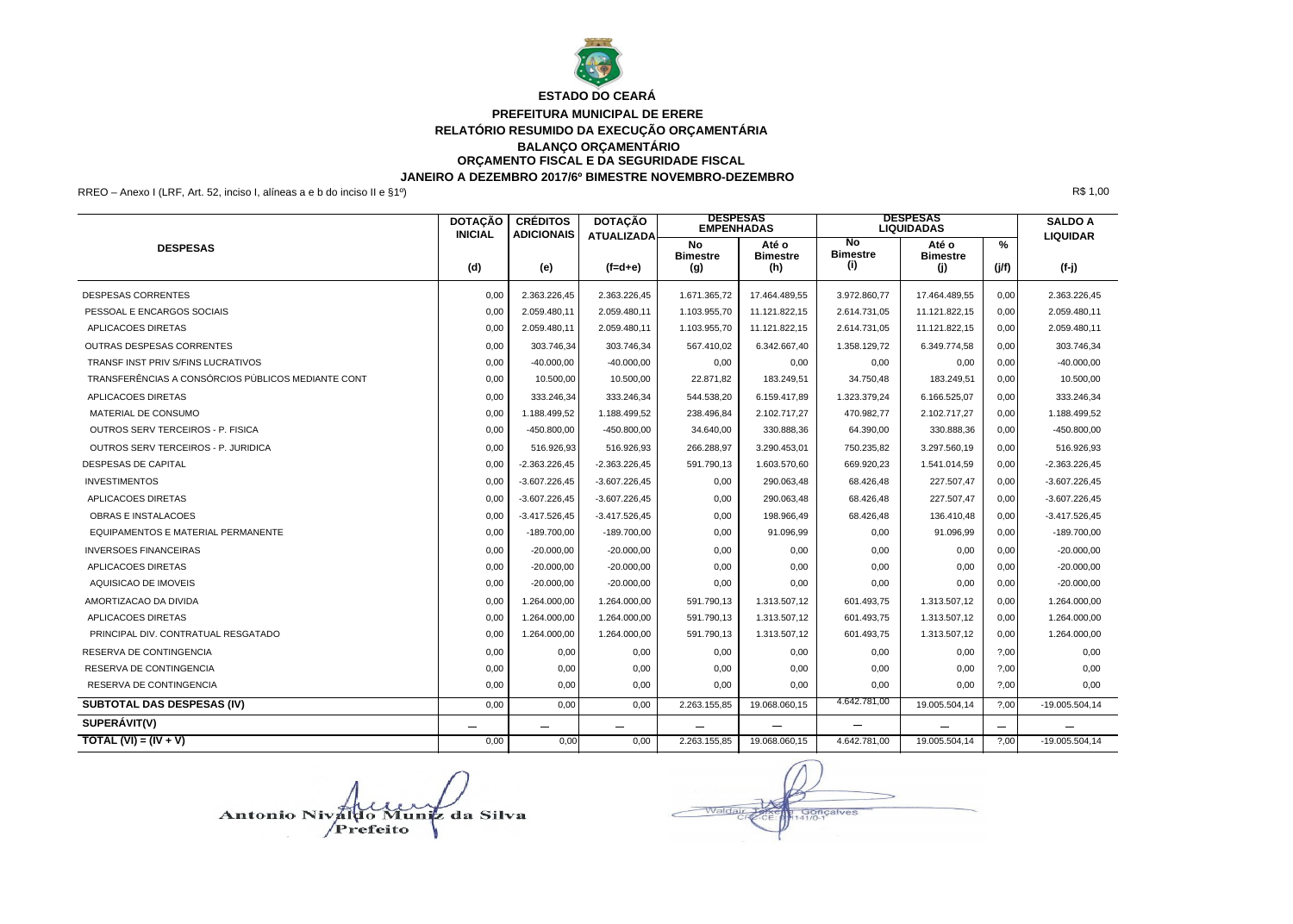

# **ESTADO DO CEARÁ**

#### **PREFEITURA MUNICIPAL DE ERERE RELATÓRIO RESUMIDO DA EXECUÇÃO ORÇAMENTÁRIA DEMOSTRATIVO DA EXECUÇÃO DAS DESPESAS POR FUNÇÃO/SUBFUNÇÃO**

**ORÇAMENTO FISCAL E DA SEGURIDADE FISCAL**

RREO – Anexo II ( LRF, Art. 52, inciso II, alínea "c" ) **JANEIRO A DEZEMBRO 2017/6º BIMESTRE NOVEMBRO-DEZEMBRO** R\$ 1,00

|                                        | <b>DOTAÇÃO</b> | <b>DOTAÇÃO</b>           |                              | <b>DESPESAS<br/>EMPENHADAS</b>  |                              | <b>DESPESAS<br/>LIQUIDADAS</b>  |                       |            | <b>SALDO A</b><br><b>LIQUIDAR</b> |
|----------------------------------------|----------------|--------------------------|------------------------------|---------------------------------|------------------------------|---------------------------------|-----------------------|------------|-----------------------------------|
| FUNÇÃO / SUBFUNÇÃO                     | <b>INICIAL</b> | <b>ATUALIZADA</b><br>(a) | No<br><b>Bimestre</b><br>(b) | Até o<br><b>Bimestre</b><br>(c) | No<br><b>Bimestre</b><br>(d) | Até o<br><b>Bimestre</b><br>(e) | $\%$<br>(e)<br>total) | %<br>(e/a) | (a-e)                             |
|                                        |                |                          |                              |                                 |                              |                                 |                       |            |                                   |
| LEGISLATIVA                            | 878.599,00     | 955.206,04               | 0,00                         | 0,00                            | 0,00                         | 0,00                            | 0,00                  | 0,00       | 955.206,04                        |
| AÇÃO LEGISLATIVA                       | 878.599,00     | 955.206,04               | 0,00                         | 0,00                            | 0,00                         | 0,00                            | 0,00                  | 0,00       | 955.206,04                        |
| ADMINISTRACAO                          | 3.451.271,00   | 5.257.271,00             | 817.352,36                   | 4.790.262,06                    | 1.215.079,63                 | 4.790.262,06                    | 103,18                | 91,12      | 467.008,94                        |
| ADMINISTRAÇÃO GERAL                    | 3.014.049,00   | 3.671.549,00             | 225.109,84                   | 3.207.173,49                    | 584.095,23                   | 3.207.173,49                    | 69,08                 | 87,35      | 464.375,51                        |
| ADMINISTRAÇÃO FINANCEIRA               | 237.222,00     | 41.722,00                | 0,00                         | 40.000,00                       | 0,00                         | 40.000,00                       | 0.86                  | 95.87      | 1.722,00                          |
| PROTEÇÃO E BENEFICIOS AO TRABALHADOR   | 150.000,00     | 230.000,00               | 452,39                       | 229.581,45                      | 29.490,65                    | 229.581,45                      | 4.94                  | 99.82      | 418,55                            |
| SERVICO DA DIVIDA INTERNA              | 50.000,00      | 1.314.000,00             | 591.790,13                   | 1.313.507,12                    | 601.493,75                   | 1.313.507,12                    | 28,29                 | 99,96      | 492,88                            |
| <b>ASSISTENCIA SOCIAL</b>              | 1.883.951,00   | 1.739.951,00             | 55.752,59                    | 1.132.771,35                    | 306.009,17                   | 1.132.771,35                    | 24,40                 | 65,10      | 607.179,65                        |
| ADMINISTRAÇÃO GERAL                    | 766.159,00     | 1.043.269,00             | 13.112,64                    | 803.981,24                      | 203.740,32                   | 803.981,24                      | 17,32                 | 77,06      | 239.287,76                        |
| ASSISTÊNCIA AO IDOSO                   | 65.099,00      | 65.099,00                | 0,00                         | 7.616,85                        | 0,00                         | 7.616,85                        | 0,16                  | 11,70      | 57.482,15                         |
| ASSISTÊNCIA AO PORTADOR DE DEFICIÊNCIA | 8.064,00       | 64,00                    | 0,00                         | 0,00                            | 0,00                         | 0,00                            | 0,00                  | 0,00       | 64,00                             |
| ASSISTÊNCIA A CRIANCA E AO ADOLESCENTE | 110.166,00     | 277.166,00               | 45.020,83                    | 186.860,80                      | 73.753,93                    | 186.860,80                      | 4,02                  | 67,42      | 90.305,20                         |
| ASSISTÊNCIA COMUNITARIA                | 915.321,00     | 354.211,00               | $-2.380,88$                  | 134.312,46                      | 28.514,92                    | 134.312,46                      | 2,89                  | 37,92      | 219.898,54                        |
| FOMENTO AO TRABALHO                    | 19.142,00      | 142,00                   | 0,00                         | 0,00                            | 0,00                         | 0,00                            | 0.00                  | 0,00       | 142,00                            |
| <b>SAUDE</b>                           | 6.075.368,00   | 6.624.868,00             | 588.695,89                   | 5.544.366,43                    | 1.174.120,43                 | 5.544.366,43                    | 119.42                | 83,69      | 1.080.501,57                      |
| ADMINISTRAÇÃO GERAL                    | 1.406.434,00   | 1.434.434,00             | 18.199,91                    | 1.062.364,09                    | 178.443,54                   | 1.062.364,09                    | 22,88                 | 74,06      | 372.069,91                        |
| ATENÇÃO BÁSICA                         | 2.249.708,00   | 2.170.708,00             | 247.291,51                   | 1.980.187,60                    | 452.425,83                   | 1.980.187,60                    | 42,65                 | 91,22      | 190.520,40                        |
| ASSISTÊNCIA HOSPITALAR E AMBULATORIAL  | 2.003.677,00   | 2.623.177,00             | 337.896,14                   | 2.317.762,50                    | 502.581,50                   | 2.317.762,50                    | 49,92                 | 88,36      | 305.414,50                        |
| VIGILANCIA SANITARIA                   | 186.549,00     | 186.549,00               | 2.489,01                     | 11.489,01                       | 4.078,14                     | 11.489,01                       | 0,25                  | 6,16       | 175.059,99                        |
| VIGILANCIA EPIDEMIOLOGICA              | 229.000,00     | 210.000,00               | $-17.180,68$                 | 172.563,23                      | 36.591,42                    | 172.563,23                      | 3,72                  | 82,17      | 37.436,77                         |
| <b>EDUCACAO</b>                        | 8.137.975,00   | 8.437.475,00             | 774.430,34                   | 7.285.367,85                    | 1.897.266,72                 | 7.285.367,85                    | 156,92                | 86,35      | 1.152.107,15                      |
| ADMINISTRAÇÃO GERAL                    | 0,00           | 260.000,00               | 1.366,47                     | 84.224,47                       | 11.652,93                    | 84.224,47                       | 1,81                  | 32,39      | 175.775,53                        |
| ALIMENTAÇÃO E NUTRIÇÃO                 | 190.155,00     | 265.155,00               | 51.666,84                    | 176.328,18                      | 51.666,84                    | 176.328,18                      | 3,80                  | 66,50      | 88.826,82                         |
| <b>ENSINO FUNDAMENTAL</b>              | 6.396.273,00   | 6.230.773,00             | 697.320,54                   | 5.899.345,71                    | 1.591.991,96                 | 5.899.345,71                    | 127,06                | 94,68      | 331.427,29                        |
| <b>ENSINO MEDIO</b>                    | 21.547,00      | 74.547,00                | $-118,72$                    | 73.881,28                       | 19.500,00                    | 73.881,28                       | 1,59                  | 99,11      | 665,72                            |
| <b>ENSINO PROFISSIONAL</b>             | 30.000,00      | 28.000,00                | 0,00                         | 0,00                            | 0,00                         | 0,00                            | 0,00                  | 0,00       | 28.000,00                         |
| <b>ENSINO SUPERIOR</b>                 | 39.868,00      | 39.868,00                | 0,00                         | 0,00                            | 0,00                         | 0,00                            | 0,00                  | 0,00       | 39.868,00                         |
| EDUCAÇÃO INFANTIL                      | 1.225.478,00   | 1.355.478,00             | 41.334,22                    | 1.038.727,22                    | 222.454,99                   | 1.038.727,22                    | 22,37                 | 76,63      | 316.750,78                        |
| EDUCAÇÃO DE JOVENS E ADULTOS           | 140.398,00     | 140.398,00               | $-17.139,01$                 | 12.860,99                       | 0,00                         | 12.860,99                       | 0,28                  | 9,16       | 127.537,01                        |
| EDUCAÇÃO ESPECIAL                      | 94.256,00      | 43.256,00                | 0,00                         | 0,00                            | 0,00                         | 0,00                            | 0,00                  | 0,00       | 43.256,00                         |
| <b>CULTURA</b>                         | 321.701,00     | 339.701,00               | 26.924,67                    | 218.494,45                      | 49.705,05                    | 218.494,45                      | 4,71                  | 64,32      | 121.206,55                        |
| DIFUSÃO CULTURAL                       | 321.701,00     | 339.701,00               | 26.924,67                    | 218.494,45                      | 49.705,05                    | 218.494,45                      | 4,71                  | 64.32      | 121.206,55                        |
| <b>URBANISMO</b>                       | 1.014.762,00   | 55.235,07                | 0,00                         | 3.177,00                        | 0,00                         | 3.177,00                        | 0,07                  | 5,75       | 52.058,07                         |
| INFRA-ESTRUTURA URBANA                 | 200.000,00     | 500,00                   | 0,00                         | 0,00                            | 0,00                         | 0,00                            | 0,00                  | 0,00       | 500,00                            |
| <b>SERVICOS URBANOS</b>                | 360.102,00     | 47.102,00                | 0,00                         | 3.177,00                        | 0,00                         | 3.177,00                        | 0,07                  | 6,74       | 43.925,00                         |
| LAZER                                  | 454.660,00     | 7.633,07                 | 0,00                         | 0,00                            | 0,00                         | 0,00                            | 0,00                  | 0,00       | 7.633,07                          |
| SANEAMENTO                             | 255.000,00     | 6.000,00                 | 0,00                         | 0,00                            | 0,00                         | 0,00                            | 0,00                  | 0,00       | 6.000,00                          |
| SANEAMENTO BÁSICO URBANO               | 255.000,00     | 6.000,00                 | 0,00                         | 0,00                            | 0,00                         | 0,00                            | 0,00                  | 0,00       | 6.000,00                          |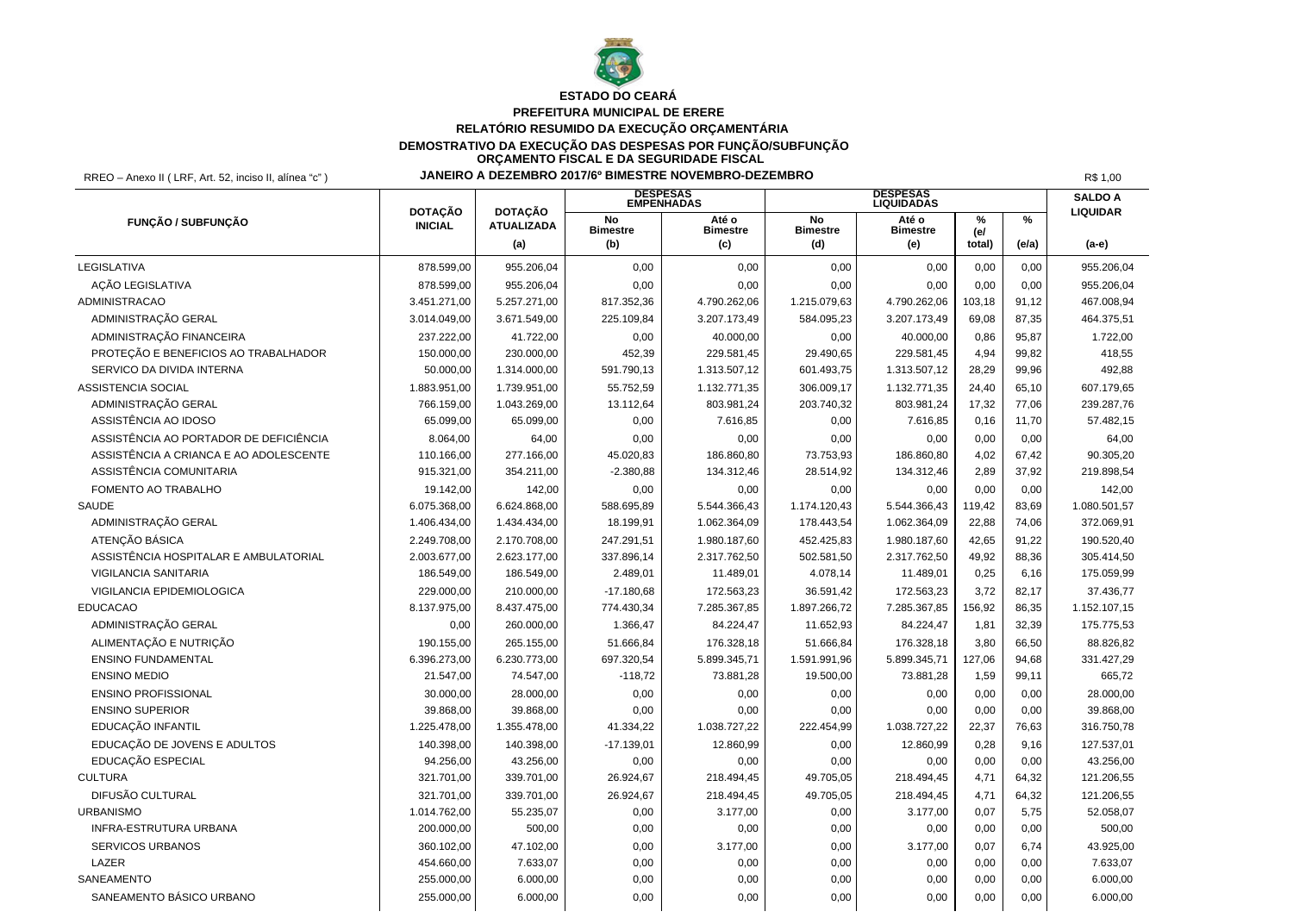

# **ESTADO DO CEARÁ**

#### **PREFEITURA MUNICIPAL DE ERERE RELATÓRIO RESUMIDO DA EXECUÇÃO ORÇAMENTÁRIA DEMOSTRATIVO DA EXECUÇÃO DAS DESPESAS POR FUNÇÃO/SUBFUNÇÃO ORÇAMENTO FISCAL E DA SEGURIDADE FISCAL**

RREO – Anexo II ( LRF, Art. 52, inciso II, alínea "c" ) **JANEIRO A DEZEMBRO 2017/6º BIMESTRE NOVEMBRO-DEZEMBRO** R\$ 1,00

|                                     | <b>DOTAÇÃO</b> | <b>DOTAÇÃO</b>    |                       | <b>DESPESAS</b><br><b>EMPÉNHADAS</b> |                        | <b>DESPESAS</b><br><b>LIQUIDADAS</b> |          |       | <b>SALDO A</b><br><b>LIQUIDAR</b> |
|-------------------------------------|----------------|-------------------|-----------------------|--------------------------------------|------------------------|--------------------------------------|----------|-------|-----------------------------------|
| <b>FUNCÃO / SUBFUNCÃO</b>           | <b>INICIAL</b> | <b>ATUALIZADA</b> | No<br><b>Bimestre</b> | Até o<br><b>Bimestre</b>             | No.<br><b>Bimestre</b> | Até o<br><b>Bimestre</b>             | ℅<br>(e) | ℅     |                                   |
|                                     |                | (a)               | (b)                   | (c)                                  | (d)                    | (e)                                  | total)   | (e/a) | (a-e)                             |
| <b>GESTAO AMBIENTAL</b>             | 300.000,00     | 7.000,00          | 0,00                  | 0.00                                 | 0,00                   | 0,00                                 | 0,00     | 0,00  | 7.000,00                          |
| RECURSOS HÍDRICOS                   | 300.000,00     | 7.000,00          | 0,00                  | 0,00                                 | 0,00                   | 0,00                                 | 0,00     | 0,00  | 7.000,00                          |
| <b>AGRICULTURA</b>                  | 513.887,00     | 230.306,89        | 0,00                  | 91.521,01                            | 0,00                   | 28.965,00                            | 0,62     | 12,58 | 201.341,89                        |
| PRESERVAÇÃO E CONSERVAÇÃO AMBIENTAL | 198.417,00     | 10.417,00         | 0,00                  | 7.800,00                             | 0,00                   | 7.800,00                             | 0,17     | 74,88 | 2.617,00                          |
| <b>ABASTECIMENTO</b>                | 0,00           | 63.000.00         | 0,00                  | 62.556,01                            | 0,00                   | 0,00                                 | 0,00     | 0.00  | 63.000.00                         |
| EXTENSÃO RURAL                      | 315.470,00     | 156.889,89        | 0,00                  | 21.165,00                            | 0,00                   | 21.165,00                            | 0.46     | 13,49 | 135.724,89                        |
| <b>COMUNICACOES</b>                 | 10.928,00      | 10.928,00         | 0,00                  | 0,00                                 | 0,00                   | 0,00                                 | 0,00     | 0,00  | 10.928,00                         |
| <b>TELECOMUNICAÇÕES</b>             | 10.928.00      | 10.928.00         | 0,00                  | 0,00                                 | 0,00                   | 0,00                                 | 0.00     | 0.00  | 10.928.00                         |
| <b>ENERGIA</b>                      | 205.000.00     | 2.000.00          | 0,00                  | 0,00                                 | 0,00                   | 0,00                                 | 0,00     | 0.00  | 2.000.00                          |
| <b>ENERGIA ELÉTRICA</b>             | 205.000,00     | 2.000,00          | 0,00                  | 0,00                                 | 0,00                   | 0,00                                 | 0,00     | 0,00  | 2.000,00                          |
| <b>TRANSPORTE</b>                   | 480.276,00     | 171.276,00        | 0,00                  | 0,00                                 | 0,00                   | 0,00                                 | 0,00     | 0.00  | 171.276,00                        |
| TRANSPORTE RODOVIÁRIO               | 480.276,00     | 171.276,00        | 0,00                  | 0,00                                 | 0,00                   | 0,00                                 | 0,00     | 0.00  | 171.276,00                        |
| <b>DESPORTO E LAZER</b>             | 352.500,00     | 44.000,00         | 0,00                  | 2.100,00                             | 600,00                 | 2.100,00                             | 0,05     | 4.77  | 41.900,00                         |
| DESPORTO COMUNITÁRIO                | 30.214,00      | 31.714,00         | 0,00                  | 2.100,00                             | 600,00                 | 2.100,00                             | 0,05     | 6,62  | 29.614.00                         |
| LAZER                               | 322.286,00     | 12.286,00         | 0,00                  | 0.00                                 | 0,00                   | 0,00                                 | 0,00     | 0.00  | 12.286,00                         |
| RESERVA DE CONTINGENCIA             | 104.122,00     | 104.122,00        | 0,00                  | 0,00                                 | 0,00                   | 0,00                                 | 0,00     | 0,00  | 104.122,00                        |
| RESERVA DE CONTIGÊNCIA              | 104.122,00     | 104.122,00        | 0,00                  | 0,00                                 | 0,00                   | 0,00                                 | 0,00     | 0,00  | 104.122,00                        |
| <b>TOTAL</b>                        | 23.985.340,00  | 23.985.340,00     | 2.263.155,85          | 19.068.060,15                        | 4.642.781,00           | 19.005.504,14                        | 409,36   | 79,24 | 4.979.835,86                      |

**FONTE:**

Antonio Nivaldo Muniz da Silva

sonçalves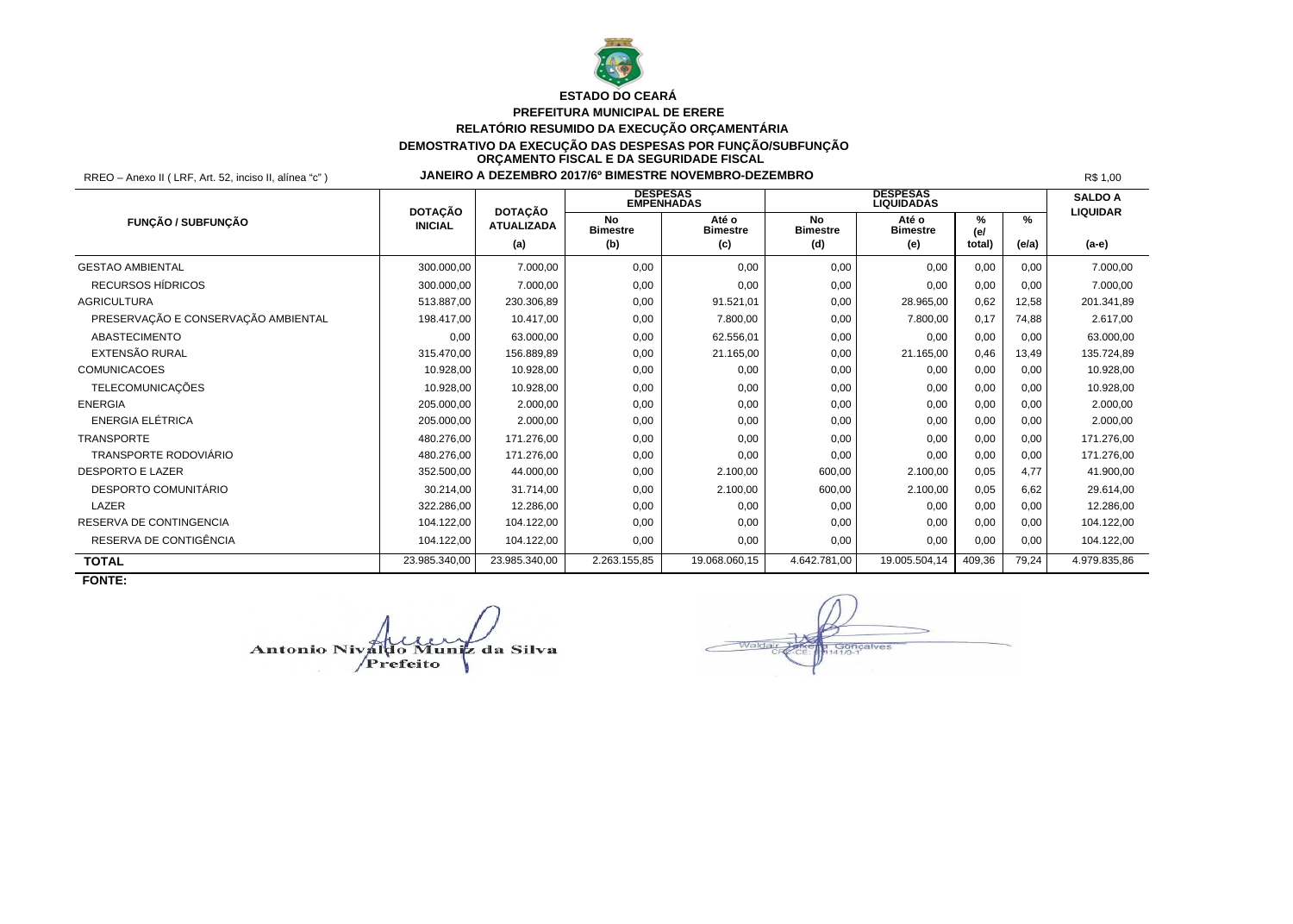

#### **PREFEITURA MUNICIPAL DE ERERE ESTADO DO CEARÁ**

# **RELATÓRIO RESUMIDO DA EXECUÇÃO ORÇAMENTÁRIA**

**DEMONSTRATIVO DA RECEITA CORRENTE LÍQUIDA**

**ORÇAMENTO FISCAL E DA SEGURIDADE FISCAL**

RREO – Anexo III (LRF, Art. 53, inciso I) R\$ 1,00 **JANEIRO/2017 A DEZEMBRO/2017**

|                                               |               |               |              |              |               | EVOLUÇÃO DA RECEITA REALIZADA NOS ÚLTIMOS 12 MESES |              |              |               |              |               |               | <b>TOTAL</b><br><b>(ULTIMOS</b> | <b>PREVISÃO</b><br><b>ATUALIZADA</b> |
|-----------------------------------------------|---------------|---------------|--------------|--------------|---------------|----------------------------------------------------|--------------|--------------|---------------|--------------|---------------|---------------|---------------------------------|--------------------------------------|
| <b>ESPECIFICAÇÃO</b>                          | <b>JAN/17</b> | <b>FEV/17</b> | MAR/17       | ABR/17       | <b>MAI/17</b> | <b>JUN/17</b>                                      | JUL/17       | AGO/17       | <b>SET/17</b> | OUT/17       | <b>NOV/17</b> | <b>DEZ/17</b> | 12 MESES)                       | 2017                                 |
| <b>RECEITAS CORRENTES (I)</b>                 | 1.463.103,15  | 1.936.730,68  | .582.435,28  | 1.510.630,07 | 1.627.191.13  | 1.570.009,96                                       | .698.070.3   | 1.528.093,38 | .433.408.84   | 1.458.945.04 | .420.478,13   | 2.866.021,0   | 20.095.117.01                   | 23.316.225.00                        |
| Receita Tributária                            | 30.132,01     | 19.304,23     | 13.965,59    | 5.012,26     | 24.781,10     | 2.895,03                                           | 7.320,46     | 17.994,81    | 6.873,65      | 9.142,25     | 6.232,39      | 176.283,92    | 319.937,70                      | 205.046,00                           |
| <b>IPTU</b>                                   | 9.222.41      | 0,00          | 0.00         | 450.85       | 0,00          | 0.00                                               | 0,00         | 0,00         | 0,00          | 0,00         | 0.00          | 4.816.63      | 14.489.89                       | 8.620,00                             |
| <b>IRRF</b>                                   | 2.805,15      | 115,40        | 1.566,80     | 189.42       | 18.735,33     | 364,57                                             | 20.69        | 9.368,50     | 55,59         | 3.675,83     | 1.809,85      | 158.044.87    | 196.752.00                      | 35.432,00                            |
| <b>ISS</b>                                    | 13.029,30     | 15.308,13     | 9.655,16     | 3.777,03     | 5.882.14      | 2.530,46                                           | 7.299,77     | 6.626,31     | 6.818,06      | 5.466,42     | 4.409,19      | 11.275,69     | 92.077.66                       | 153.445,00                           |
| <b>ITBI</b>                                   | 1.500,00      | 0,00          | 400,00       | 0,00         | 0,00          | 0,00                                               | 0,00         | 2.000,00     | 0,00          | 0,00         | 0,00          | 1.060,00      | 4.960.00                        | 4.291,00                             |
| Outras Receitas tributárias                   | 3.575,15      | 3.880,70      | 2.343,63     | 594,96       | 163,63        | 0,00                                               | 0,00         | 0,00         | 0,00          | 0,00         | 13,35         | 1.086,73      | 11.658,15                       | 3.258,00                             |
| Contribuições de Melhorias                    | 0,00          | 0,00          | 0.00         | 0.00         | 0.00          | 0,00                                               | 0.00         | 0,00         | 0,00          | 0,00         | 0.00          | 0.00          | 0.00                            | 0.00                                 |
| Receita de Contribuições                      | 0,00          | 0,00          | 2.095,06     | 0,00         | 2.094,65      | 0,00                                               | 1.949,81     | 0,00         | 2.215,68      | 0,00         | 0,00          | 0.00          | 8.355,20                        | 11.859,00                            |
| Receita Patrimonial                           | 11.542,00     | 8.353,92      | 31.265,79    | 5.436,84     | 6.406,07      | 3.610,58                                           | 3.116,25     | 2.816,70     | 1.532,17      | 1.335,81     | 5.794,69      | 1.817,87      | 83.028.69                       | 188.307,00                           |
| Receita de Servicos                           | 0,00          | 0,00          | 0,00         | 41,88        | 0,00          | 0,00                                               | 0,00         | 0,00         | 0,00          | 0,00         | 0,00          | 0.00          | 41.88                           | 4.914,00                             |
| Transferências Correntes                      | 1.412.640,50  | 1.900.068,65  | 1.533.323,00 | 498.607,09   | 1.587.755,59  | 1.563.280,94                                       | .685.571,91  | 1.507.281,87 | 1.422.342,86  | 1.447.586,23 | 1.393.625,16  | 2.679.906,19  | 19.631.989,99                   | 22.817.201,00                        |
| Cota-Parte do FPM                             | 682.001.89    | 874.308.05    | 547.807.58   | 660.014.98   | 748.673,08    | 690.063,75                                         | 890.978,55   | 604.432.63   | 507.519.84    | 217.139,56   | 591.597.31    | 791.253,36    | 7.805.790.58                    | 8.564.783,00                         |
| Cota-Parte do ICMS                            | 316.516.06    | 143.012,22    | 346.155,28   | 249.148,09   | 257.728,32    | 258.703,19                                         | 311.687,40   | 301.529,49   | 281.532,09    | 300.175,09   | 290.646,38    | 321.760,87    | 3.378.594,48                    | 4.504.773,00                         |
| Cota-Parte do IPVA                            | 17.898.35     | 15.781.98     | 11.222.89    | 9.073.97     | 9.357.80      | 8.517.08                                           | 4.854.17     | 6.779.42     | 3.207.95      | 3.691,80     | 1.585,63      | 3.166,00      | 95.137.04                       | 133.985.00                           |
| Cota-Parte do ITR                             | 6,21          | 6,26          | 0.00         | 71.52        | 23.87         | 25,96                                              | 12.89        | 51.56        | 566.22        | 716,02       | 110,54        | 51.33         | 1.642.38                        | 1.219,00                             |
| Transferências da LC 87/1996                  | 831.44        | 831,44        | 831.44       | 831.44       | 831.44        | 831.44                                             | 831.44       | 831.44       | 831.44        | 831,44       | 831,44        | 831,44        | 9.977.28                        | 15.620,00                            |
| Transferências da LC 61/1989                  | 621.47        | 0.00          | 1.576,10     | 660.95       | 649.51        | 634,23                                             | 677.90       | 664.49       | 0.00          | 1.314,26     | 690,93        | 0.00          | 7.489.84                        | 9.784.00                             |
| Transferências do FUNDEB                      | 317.037,01    | 632.865.53    | 400.782,59   | 372.648,77   | 396.298,27    | 384.674,75                                         | 283.871,88   | 377.101,48   | 441.110.15    | 363.497.8    | 282.122,77    | 429.213,84    | 4.681.224,85                    | 1.653.152,00                         |
| Outras Transferências Correntes               | 77.728,07     | 233.263,17    | 224.947,12   | 206.157,37   | 174.193,30    | 219.830,54                                         | 192.657,68   | 215.891,36   | 187.575,17    | 560.220,25   | 226.040,16    | 1.133.629,35  | 3.652.133,54                    | 22.817.201,00                        |
| <b>Outras Receitas Correntes</b>              | 8.788,64      | 9.003,88      | 1.785,84     | 1.532,00     | 6.153,72      | 223,41                                             | 111,88       | 0,00         | 444.48        | 880,75       | 14.825,89     | 8.013,06      | 51.763.55                       | 88.898,00                            |
| DEDUÇÕES (II)                                 | 203.663,13    | 206.958.20    | 181.337,18   | 183.989,52   | 203.474.42    | 191.780,65                                         | 170.238,99   | 182.885,07   | 158.902,60    | 176.331.78   | 177.130,56    | 223.785,65    | 2.260.477.75                    | 2.491.796,00                         |
| Dedução de Receita para Formação do FUNDEB    | 203.663,13    | 206.958,20    | 181.337,18   | 183.989,52   | 203.474,42    | 191.780,65                                         | 170.238,99   | 182.885,07   | 158.902,60    | 176.331,78   | 177.130,56    | 223.785,65    | 2.260.477,75                    | 2.491.796,00                         |
| Contrib.Plano Previd. Assis.Social Servidores | 0,00          | 0,00          | 0,00         | 0.00         | 0,00          | 0,00                                               | 0,00         | 0,00         | 0,00          | 0,00         | 0,00          | 0.00          | 0.00                            | 0,00                                 |
| RECEITA CORRENTE LÍQUIDA (III) = (I - II)     | 1.259.440.02  | 1.729.772,48  | 1.401.098,10 | 1.326.640,55 | 1.423.716.71  | 1.378.229,31                                       | 1.527.831,32 | 1.345.208,31 | 1.274.506,24  | 1.282.613,26 | 1.243.347,57  | 2.642.235,39  | 17.834.639,26                   | 20.824.429,00                        |

Antonio Nivaldo Muniz da Silva

Gonçalves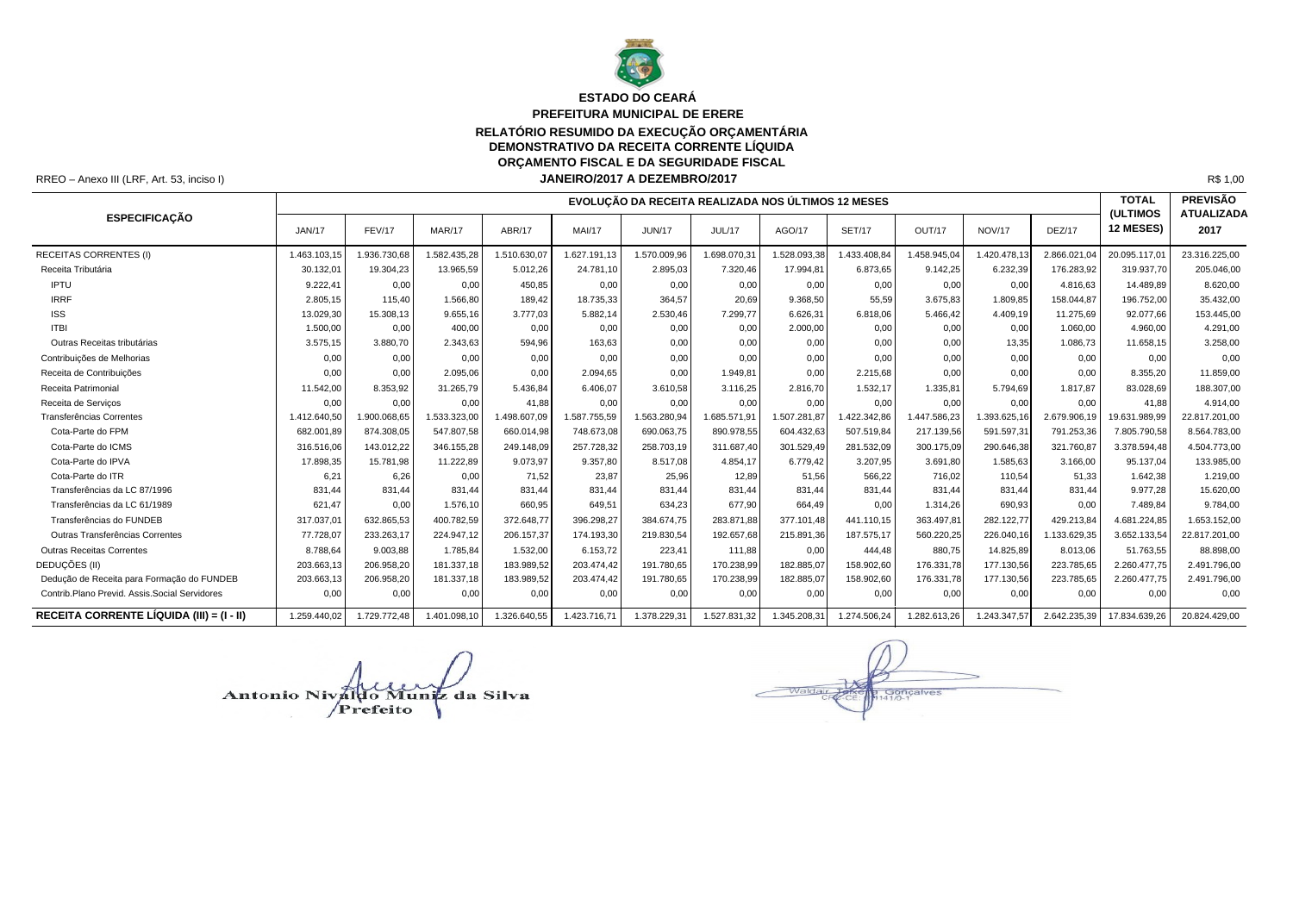

#### **LRF – art. 53, paragrafo 1º, inciso I, Anexo IX R\$ 1,00 JANEIRO A DEZEMBRO 2017/BIMESTRE NOVEMBRO-DEZEMBRO PREFEITURA MUNICIPAL DE ERERE RELATÓRIO RESUMIDO DA EXECUÇÃO ORÇAMENTÁRIA DEMONSTRATIVO DAS RECEITAS DE OPERAÇÕES DE CRÉDITOS E DESPESA DE CAPITAL ORÇAMENTO FISCAL E DA SEGURIDADE SOCIAL ESTADO DO CEARÁ**

| <b>RECEITAS</b>                      | <b>PREVISÃO</b><br><b>ATUALIZADA</b><br>(a) | <b>RECEITAS REALIZADAS</b> |                            |                                      |  |  |
|--------------------------------------|---------------------------------------------|----------------------------|----------------------------|--------------------------------------|--|--|
|                                      |                                             | <b>No Bimestre</b>         | Até o Bimestre<br>(b)      | <b>SALDO A REALIZAR</b><br>$(a - b)$ |  |  |
| RECEITAS DE OPERAÇÕES DE CRÉDITO (I) |                                             |                            |                            |                                      |  |  |
|                                      |                                             |                            |                            |                                      |  |  |
|                                      | $P P U Q \tilde{Q} Q$                       |                            | <b>DESPESAS LIQUIDADAS</b> |                                      |  |  |

|                                                                    | <b>PREVISAO</b>          |                    |                       |                                      |  |  |  |  |
|--------------------------------------------------------------------|--------------------------|--------------------|-----------------------|--------------------------------------|--|--|--|--|
| <b>DESPESAS</b>                                                    | <b>ATUALIZADA</b><br>(a) | <b>No Bimestre</b> | Até o bimestre<br>(b) | <b>SALDO A REALIZAR</b><br>$(a - b)$ |  |  |  |  |
| DESPESAS DE CAPITAL                                                | $-2.363.226.45$          | 669.920,23         | 1.541.014,59          | $-3.904.241.04$                      |  |  |  |  |
| (-) Incentivos Fiscais e Contribuintes                             |                          |                    |                       |                                      |  |  |  |  |
| (-) Incentivos Fiscais a Contribuinte por Instituições Financeiras |                          |                    |                       |                                      |  |  |  |  |
| <b>DESPESA DE CAPITAL LÍQUIDA (II)</b>                             | $-2.363.226.45$          | 669.920,23         | 1.541.014,59          | $-3.904.241.04$                      |  |  |  |  |
| DIFERENCA (I-II)                                                   | 2.363.226.45             | -669.920.23        | $-1.541.014.59$       | 3.904.241.04                         |  |  |  |  |

**Antonio Niva** luniz da Silva /Prefeito

Gonçalves<br>41/0-1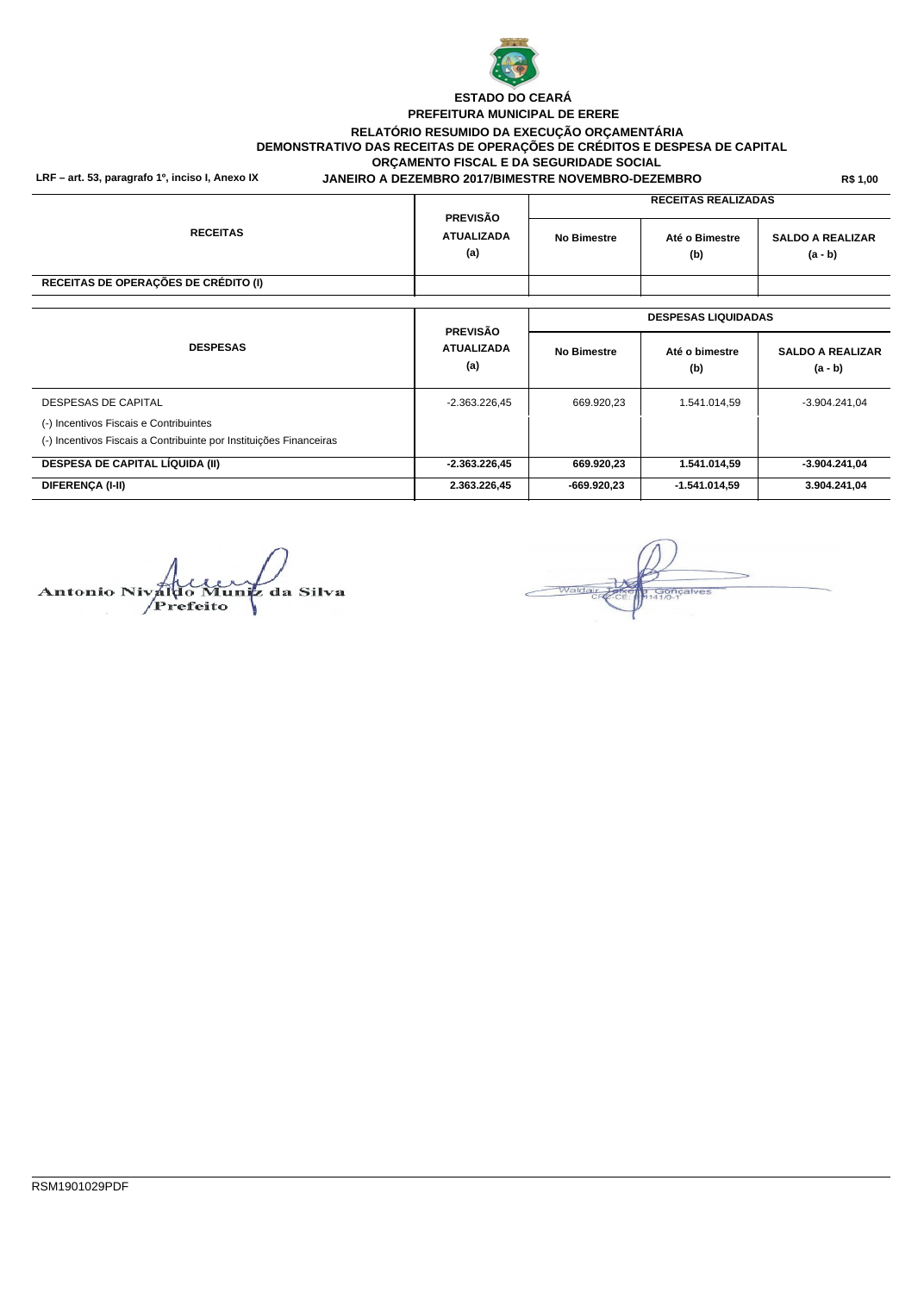

EDITAL - Divulgação do Relatório Resumido da Execução Orçamentária - RREO

O Prefeito Municipal de ERERE , no uso de suas atribuições legais e de acordo com o estabelecido no art. 52 da LRF, torna público e que se encontram publicados o RREO do JANEIRO A DEZEMBRO 2017/6º BIMESTRE NOVEMBRO-DEZEMBRO , no "site" , bem como afixados em espaço público (mural), local de ampla visibilidade nos Poderes Executivo e Legislativo desde a data dete edital. www.ERERE.ce.gov.br

ERERE-CE,30 de Janeiro de 2018

Antonio Nivale uniz da Silva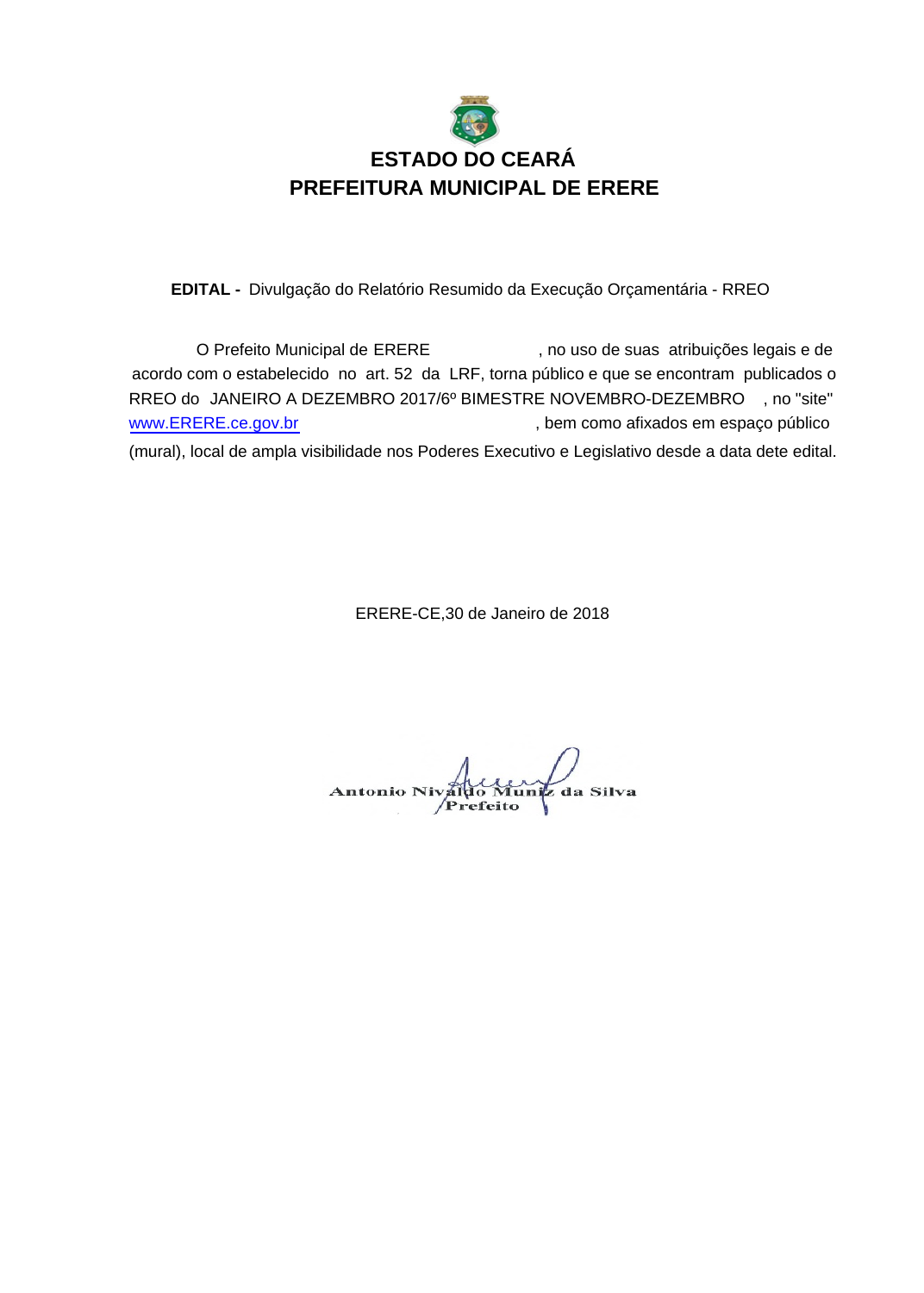

#### **RRREO – ANEXO V (LRF, art. 53, inciso III) R\$ 1,00 JANEIRO A DEZEMBRO 2017/6º BIMESTRE NOVEMBRO-DEZEMBRO PREFEITURA MUNICIPAL DE ERERE RELATÓRIO RESUMIDO DA EXECUÇÃO ORÇAMENTÁRIA DEMONSTRATIVO DO RESULTADO NOMINAL ORÇAMENTO FISCAL E DA SEGURIDADE SOCIAL ESTADO DO CEARÁ**

# (a)  $\qquad \qquad$  (b)  $\qquad \qquad$  (c) **SALDO DO EXERCÍCIO DE 2017 ESPECIFICAÇÃO Em 31/Dez/16 Em Out/2017 Até Dez/2017** DIVIDA CONSOLIDADA - DC (I) 82.616,88 -629.396,49 -1.230.890,24 DEDUÇOES (II) 176.602,86 -337.350,92 -2.712.789,13 Ativo Disponível 1.144.202,29 -95.432,00 -2.310.297,20 Haveres Financeiros (-) Restos a Pagar Processados 967.599,43 241.918,92 402.491,93 DÍVIDA CONSOLIDADA LÍQUIDA (DCL) (III) = (I-II) - 93.985,98 - 93.985,98 - -292.045,57 - -292.045,57 1.481.898,89 RECEITAS DE PRIVATIZAÇÕES (IV) PASSIVO RECONHECIDOS (V) DÍVIDA FISCAL LÍQUIDA (III + IV - V) -93.985,98 -292.045,57 1.481.898,89 (c-b) (c-a) **PERÍODO DE REFERÊNCIA ESPECIFICAÇÃO RESULTADO NOMINAL 1.773.944,46 1.575.884,87 NO BIMESTRE ATÉ O BIMESTRE**

RSM1901027PDF

uniz da Silva ntonio I Prefeito

Gonçalves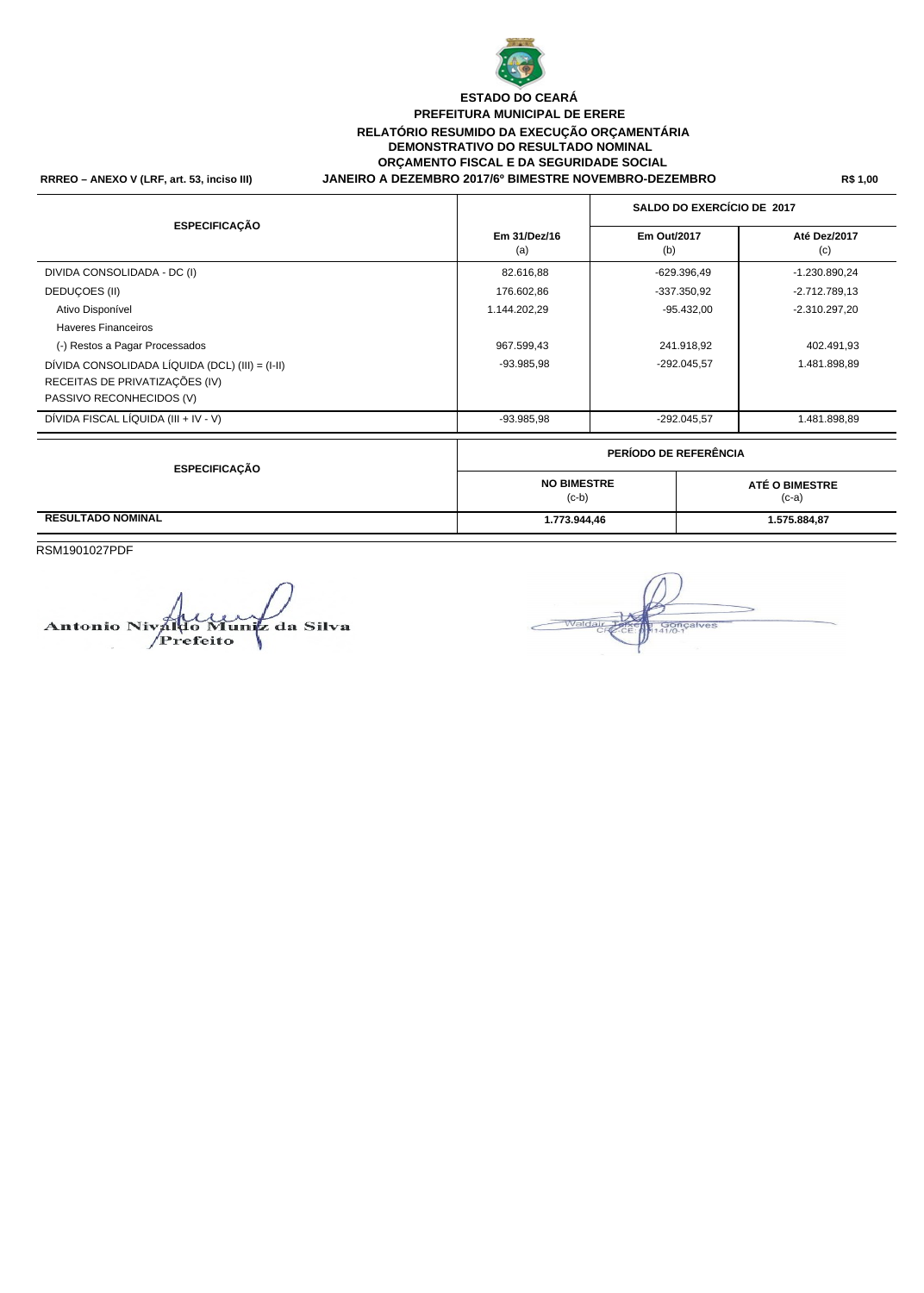

#### RREO – Anexo VI (LRF, Art. 53, inciso III) **JANEIRO A DEZEMBRO 2017/6º BIMESTRE NOVEMBRO-DEZEMBRO PREFEITURA MUNICIPAL DE ERERE RELATÓRIO RESUMIDO DA EXECUÇÃO ORÇAMENTÁRIA DEMONSTRATIVO DO RESULTADO PRIMÁRIO ORÇAMENTO FISCAL E DA SEGURIDADE FISCAL ESTADO DO CEARÁ**

|                                                  | <b>PREVISÃO</b>   |                    | <b>RECEITAS REALIZADAS</b> |                         |
|--------------------------------------------------|-------------------|--------------------|----------------------------|-------------------------|
| RECEITAS PRIMÁRIAS                               | <b>ATUALIZADA</b> | <b>No Bimestre</b> | Até o Bimestre/<br>2017    | Até o Bimestre/<br>2016 |
| <b>RECEITAS CORRENTES</b>                        | 23.316.225,00     | 4.286.499,17       | 20.095.117,01              |                         |
| RECEITA TRIBUTARIA                               | 205.046,00        | 182.516,31         | 319.937,70                 |                         |
| <b>IMPOSTOS</b>                                  | 201.788,00        | 181.416,23         | 308.279,55                 |                         |
| IMPOSTO SOBRE O PATRIMONIO E A RENDA             | 4.291,00          | 165.731,35         | 216.201,89                 |                         |
| IMPOSTO SOBRE A PRODUCAO E A CIRCULACAO          | 153.445,00        | 15.684,88          | 92.077,66                  |                         |
| <b>TAXAS</b>                                     | 3.258,00          | 1.100,08           | 11.658,15                  |                         |
| TAXAS PELO EXERCICIO DO PODER DE POLICIA         | 3.258,00          | 1.100,08           | 11.658,15                  |                         |
| RECEITA DE CONTRIBUIÇÃO                          | 11.859,00         |                    | 8.355,20                   |                         |
| CONTRIBUIÇÃO PARA CUSTEIO DO SERV. ILUMIN. - CIP | 11.859,00         |                    | 8.355,20                   |                         |
| RECEITA PATRIMONIAL                              | 188.307,00        | 7.612,56           | 83.028,69                  |                         |
| RECEITAS IMOBILIARIAS                            | 878,00            |                    |                            |                         |
| RECEITAS DE VALORES MOBILIARIOS                  | 187.205,00        | 7.612,56           | 83.028,69                  |                         |
| REMUNERACAO DE DEPOSITOS BANCARIOS               | 76.829,00         | 7.612,56           | 83.028,69                  |                         |
| <b>OUTRAS RECEITAS PATRIMONIAIS</b>              | 224,00            |                    |                            |                         |
| RECEITA DE SERVICOS                              | 4.914,00          |                    | 41,88                      |                         |
| <b>TRANSFERENCIAS CORRENTES</b>                  |                   | 549,49             | 2.250,28                   |                         |
| TRANSFERENCIAS INTERGOVERNAMENTAIS               |                   | 549,49             | 2.250,28                   |                         |
| TRANSFERENCIAS DA UNIAO                          |                   | 549,49             | 2.250,28                   |                         |
| TRANSFERENCIAS DOS ESTADOS                       |                   | 549,49             | 2.250,28                   |                         |
| TRANSFERENCIAS MULTIGOVERNAMENTAIS               |                   | 549,49             | 2.250,28                   |                         |
| <b>TRANSFERENCIAS DE CONVENIOS</b>               |                   | 549,49             | 2.250,28                   |                         |
| TRANSF DE CONVENIOS DA UNIAO E SUAS ENTIDADES    |                   | 549,49             | 2.250,28                   |                         |
| TRANSF DE CONV DOS ESTADOS DF E SUAS ENTIDADES   |                   | 549,49             | 2.250,28                   |                         |
| OUTRAS RECEITAS CORRENTES                        | 88.898,00         | 22.838,95          | 51.763,55                  |                         |
| MULTAS E JUROS DE MORA                           | 21.556,00         |                    |                            |                         |
| MULTAS JUROS DE MORA IPTU                        | 15.325,00         |                    |                            |                         |
| <b>INDENIZACOES E RESTITUICOES</b>               | 6.818,00          | 22.838,95          | 45.430,93                  |                         |
| <b>INDENIZACOES</b>                              | 1.723,00          |                    |                            |                         |
| <b>RESTITUICOES</b>                              | 1.646,00          | 22.838.95          | 45.430,93                  |                         |
| RECEITA DA DIVIDA ATIVA                          | 55.351,00         |                    | 6.332,62                   |                         |
| RECEITA DA DIVIDA ATIVA TRIBUTARIA               | 1.613,00          |                    | 4.923,70                   |                         |
| RECEITA DA DIVIDA ATIVA NAO-TRIBUTARIA           | 12.324,00         |                    | 1.408,92                   |                         |
| <b>DIVERSAS RECEITAS</b>                         | 5.173,00          |                    |                            |                         |
| RECEITAS DE CAPITAL                              | 3.160.911,00      |                    | 44.876,90                  |                         |
| ALIENACAO DE BENS                                | 71.641,00         |                    |                            |                         |
| ALIENACAO DE BENS MOVEIS                         | 69.918,00         |                    |                            |                         |
| ALIENACAO DE BENS IMOVEIS                        | 1.723,00          |                    |                            |                         |
| <b>TRANSFERENCIAS DE CAPITAL</b>                 | 3.089.270,00      |                    | 44.876,90                  |                         |
| TRANSFERENCIAS INTERGOVERNAMENTAIS               | 2.088.153,00      |                    | 44.876,90                  |                         |
| TRANSFERENCIAS DA UNIAO                          | 274.251,00        |                    | 44.876,90                  |                         |
| <b>TRANSFERENCIAS DOS ESTADOS</b>                | 253.429,00        |                    |                            |                         |
| TRANSFERENCIAS DE CONVENIOS                      | 1.001.117,00      |                    |                            |                         |
| <b>TRANSF DE CONVENIOS</b>                       | 179.274,00        |                    |                            |                         |
| RECEITAS PRIMÁRIAS DE CAPITAL                    | 3.089.270,00      |                    | 44.876,90                  |                         |
| RECEITA PRIMÁRIA TOTAL (VII)                     | 26.405.495,00     | 4.286.499,17       | 20.139.993,91              |                         |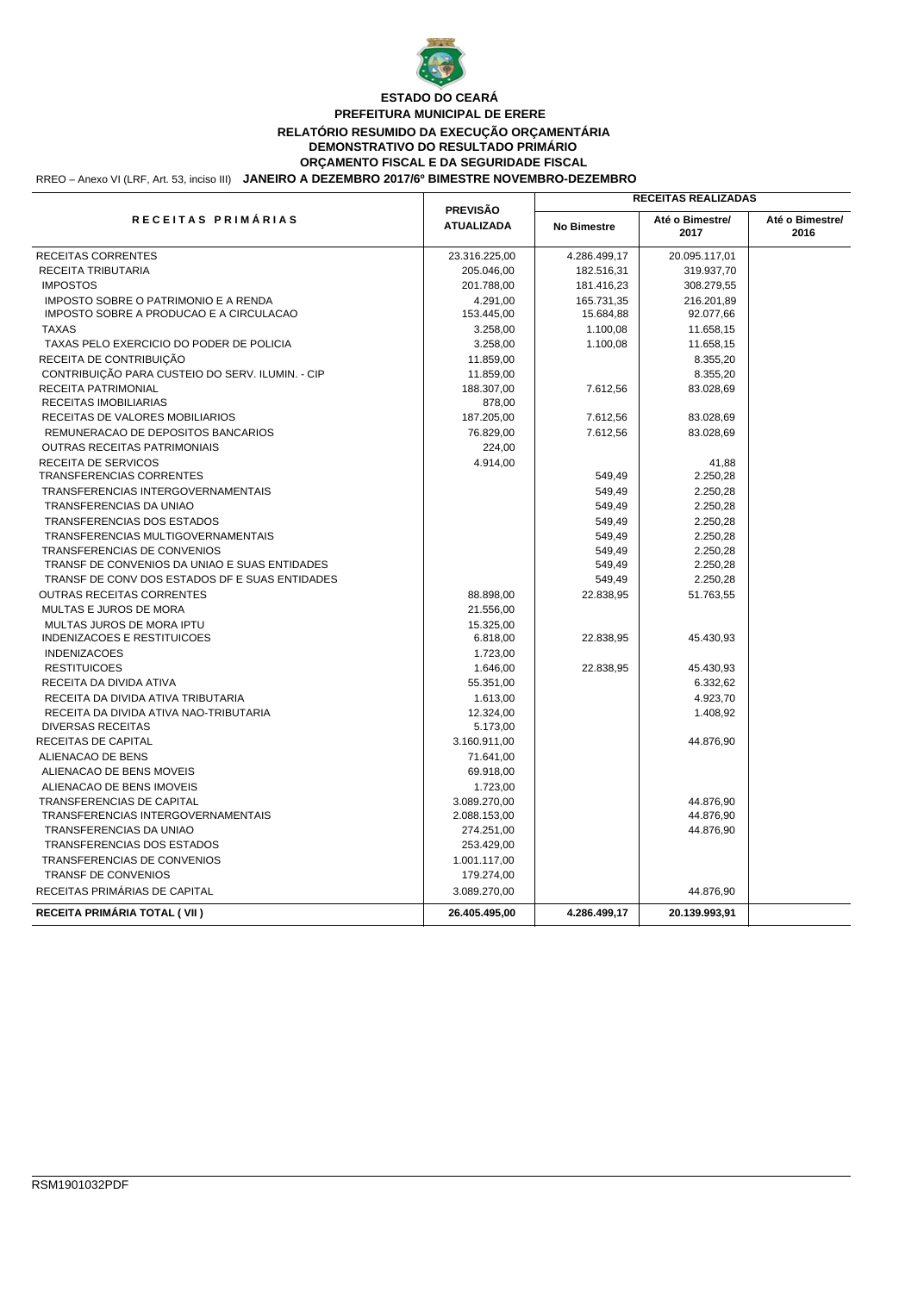

#### RREO – Anexo VI (LRF, Art. 53, inciso III) **JANEIRO A DEZEMBRO 2017/6º BIMESTRE NOVEMBRO-DEZEMBRO PREFEITURA MUNICIPAL DE ERERE RELATÓRIO RESUMIDO DA EXECUÇÃO ORÇAMENTÁRIA DEMONSTRATIVO DO RESULTADO PRIMÁRIO ORÇAMENTO FISCAL E DA SEGURIDADE FISCAL ESTADO DO CEARÁ**

|                                       |                                     | <b>DESPESAS LIQUIDADAS</b> |                         |                         |  |  |
|---------------------------------------|-------------------------------------|----------------------------|-------------------------|-------------------------|--|--|
| DESPESAS PRIMÁRIAS                    | <b>DOTACÃO</b><br><b>ATUALIZADA</b> | <b>No Bimestre</b>         | Até o Bimestre/<br>2017 | Até o Bimestre/<br>2016 |  |  |
| <b>DESPESAS CORRENTES</b>             | 2.363.226,45                        | 3.972.860,77               | 17.471.596,73           |                         |  |  |
| PESSOAL E ENCARGOS SOCIAIS            | 2.059.480,11                        | 2.614.731,05               | 11.121.822,15           |                         |  |  |
| <b>OUTRAS DESPESAS CORRENTES</b>      | 303.746,34                          | 1.358.129,72               | 6.349.774,58            |                         |  |  |
| DESPESAS PRIMÁRIAS CORRENTES(X)       | 2.363.226,45                        | 3.972.860,77               | 17.471.596,73           |                         |  |  |
| DESPESAS DE CAPITAL                   | -2.363.226,45                       | 669.920,23                 | 1.541.014,59            |                         |  |  |
| <b>INVESTIMENTOS</b>                  | $-3.607.226.45$                     | 68.426,48                  | 227.507,47              |                         |  |  |
| <b>INVERSOES FINANCEIRAS</b>          | $-20.000,00$                        |                            |                         |                         |  |  |
| AMORTIZACAO DA DIVIDA                 | 1.264.000,00                        | 601.493,75                 | 1.313.507,12            |                         |  |  |
| DESPESAS PRIMÁRIAS DE CAPITAL(XV)     | $-3.627.226.45$                     | 68.426,48                  | 227.507,47              |                         |  |  |
| RESERVA DE CONTIGÊNCIA(XVI)           |                                     |                            |                         |                         |  |  |
| RESERVA DO RPPS(XVII)                 | ۰                                   | ۰                          |                         |                         |  |  |
| <b>DESPESA PRIMÁRIA TOTAL(XVIII)</b>  | $-1.264.000,00$                     | 4.041.287,25               | 17.699.104,20           |                         |  |  |
| <b>RESULTADO PRIMÁRIO(XIX)</b>        | 27.669.495,00                       | 245.211,92                 | 2.440.889,71            |                         |  |  |
|                                       |                                     |                            |                         |                         |  |  |
| <b>SALDO DE EXERCÍCIOS ANTERIORES</b> | $\overline{\phantom{a}}$            | ۰                          |                         |                         |  |  |

| DISCRIMINAÇÃO DA META FISCAL                                                                         | <b>VALOR CORRENTE</b> |
|------------------------------------------------------------------------------------------------------|-----------------------|
| META DE RESULTADO PRIMARIO FIXADA NO ANEXO DE METAS FISCAIS DA LDO PARA O EXERCÍCIO<br>DE REFERÊNCIA |                       |
|                                                                                                      |                       |

Antonio Nival Muniz da Silva **Prefeito** 

nçalvi Walda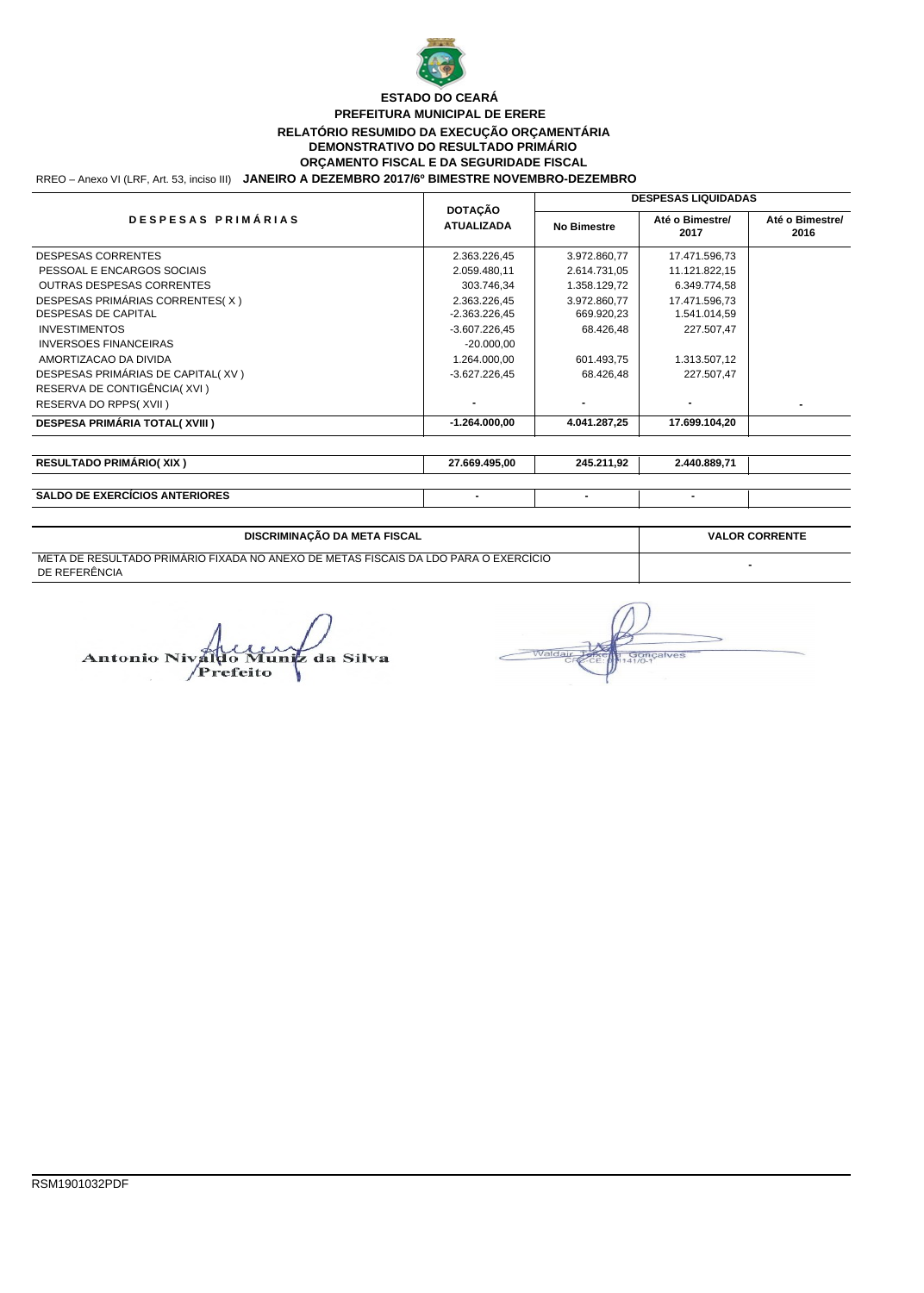

#### RGF – ANEXO VII (LRF, art. 55, inciso III, alínea "b" ) **JANEIRO A DEZEMBRO DE 2017** R\$ 1,00 **PREFEITURA MUNICIPAL DE ERERE RELATÓRIO DE GESTÃO FISCAL DEMONSTRATIVO DOS RESTOS A PAGAR ORÇAMENTO FISCAL E DA SEGURIDADE SOCIAL JANEIRO A DEZEMBRO DE 2017 ESTADO DO CEARÁ**

|                      | <b>RESTOS A PAGAR</b>                  |              |                                      |                  |                                    |  |  |  |  |
|----------------------|----------------------------------------|--------------|--------------------------------------|------------------|------------------------------------|--|--|--|--|
| ÓRGÃO                | Processados                            |              | Suficiência/<br>Insuficiência        | Não Processados  |                                    |  |  |  |  |
|                      | <b>Inscritos</b>                       |              | antes da<br>Inscrição em<br>Restos a | <b>Inscritos</b> | Não inscritos por                  |  |  |  |  |
|                      | <b>Exercícios</b><br><b>Anteriores</b> | Do Exercício | Pagar Não<br>Processados             | Do Exercício     | Insuficiência<br><b>Financeira</b> |  |  |  |  |
| ADMINISTRAÇÃO DIRETA |                                        |              |                                      |                  |                                    |  |  |  |  |
| Poder Executivo      | 967.599,43                             | 402.491,93   |                                      | 62.556,01        | 6.748.061,44                       |  |  |  |  |
| <b>TOTAL</b>         | 967.599,43                             | 402.491,93   |                                      | 62.556,01        | 6.748.061,44                       |  |  |  |  |

| <b>DESTINAÇÃO DE RECURSOS</b> | <b>RESTOS A PAGAR</b>           |              |                                      |                  |                             |  |
|-------------------------------|---------------------------------|--------------|--------------------------------------|------------------|-----------------------------|--|
|                               | Processados                     |              | Suficiência/<br>Insuficiência        | Não Processados  |                             |  |
|                               | <b>Inscritos</b>                |              | antes da<br>Inscrição em<br>Restos a | <b>Inscritos</b> | Não inscritos por           |  |
|                               | <b>Exercícios</b><br>Anteriores | Do Exercício | Pagar Não<br>Processados             | Do Exercício     | Insuficiência<br>Financeira |  |
|                               |                                 |              |                                      |                  |                             |  |
|                               |                                 |              |                                      |                  |                             |  |
| <b>TOTAL</b>                  |                                 |              |                                      |                  |                             |  |
|                               |                                 |              |                                      |                  |                             |  |

**FONTE: Balancetes Mensais**

**Antonio Nival** Muniz da Silva Prefeito

**agricalves**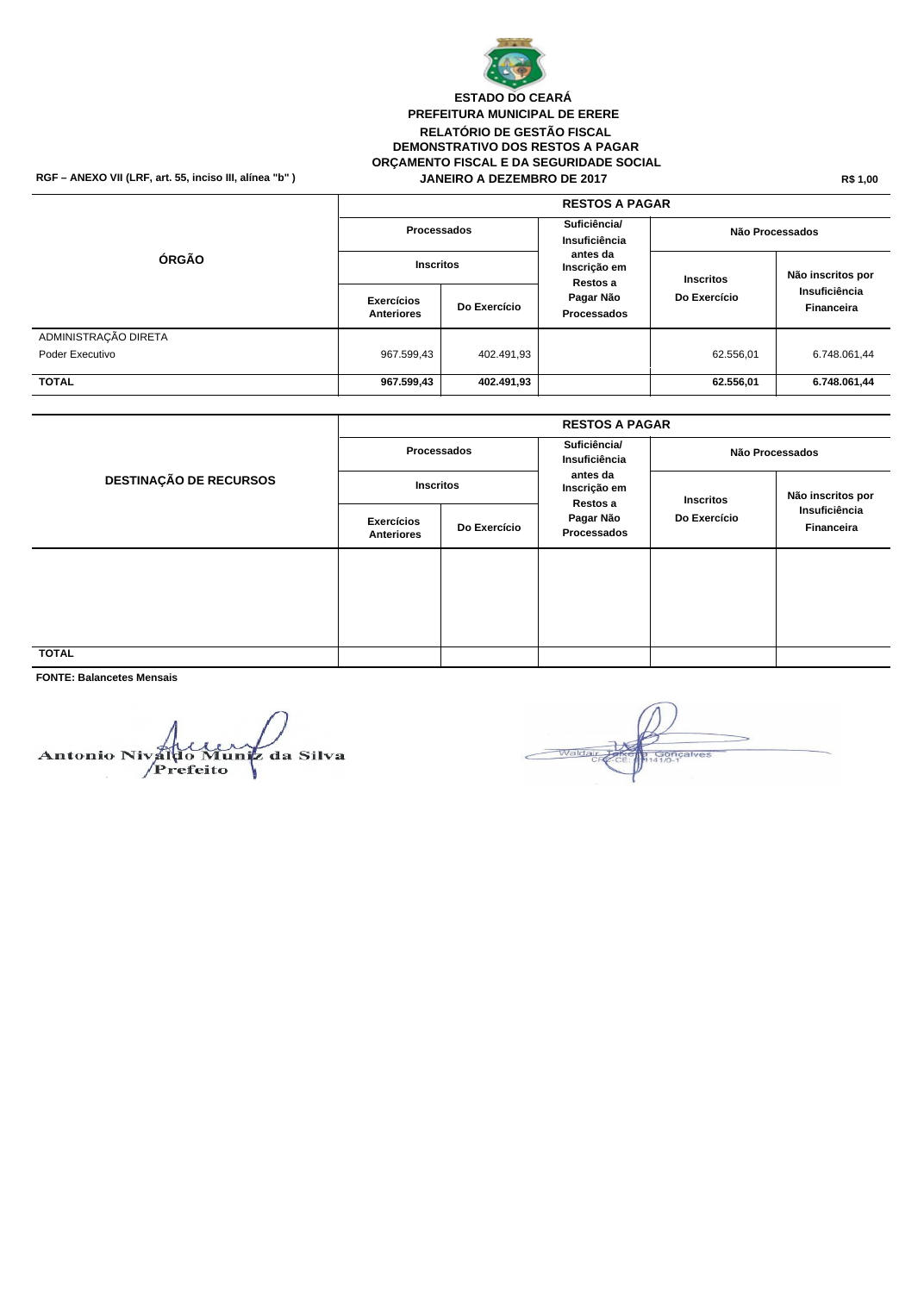

# **PREFEITURA MUNICIPAL DE ERERE**

**RUA CAPITAO TEOTONIO S/N**

**CNPJ:12.465.068/0001-25**

# **DEMONSTRATIVO DAS RECEITAS E DESPESAS COM MANUTENÇÃO E DESENVOLVIMENTO DO ENSINO – MDE**

RREO - Anexo VIII (Lei 9.394/96, Art. 72)

**Exercício: 2017 6º BIMESTRE - NOVEMBRO-DEZEMBRO**

| Imposto e Transferências Considerados para o Cálculo                                 | Valor R\$     |
|--------------------------------------------------------------------------------------|---------------|
| I.P.T.U                                                                              | 14.489,89     |
| I.R.R.F                                                                              | 196.752,00    |
| I.T.B.I                                                                              | 4.960,00      |
| LS.S                                                                                 | 92.077,66     |
| DIVIDA ATIVA DE IMPSOTOS                                                             | 4.923,70      |
| JUROS, MULTAS E ATUALIZAÇÃO MONETÁRIA DE IMPOSTOS E DÍVIDA ATIVA                     | 0,00          |
| <b>QUOTA PARTE DE FPM</b>                                                            | 7.805.790,58  |
| <b>QUOTA PARTE DO ITR</b>                                                            | 1.642,38      |
| COTA PARTE DO IPVA                                                                   | 95.137,04     |
| <b>COTA PARTE DO ICMS</b>                                                            | 3.378.594,48  |
| <b>COTA PARTE DO IPI</b>                                                             | 11.252,06     |
| LEI COMPLEMENTAR Nº 87/96                                                            | 9.977,28      |
| TOTAL DOS IMPOSTOS E TRANSFERÊNCIAS                                                  | 11.615.597,07 |
| VALOR A APLICAR (ART. 212, C.F.) - 25% DO TOTAL DOS IMPSOTOS E                       |               |
| <b>TRANSFERÊNCIAS</b>                                                                | 2.903.899,27  |
| <b>COMPLEMENTAÇÃO FUNDEB</b>                                                         | 2.420.747,10  |
| Despesas Consideradas como Aplicação em Manutenção e Desenvolvimento do Ensino       | Valor R\$     |
| (+) GASTOS COM EDUCAÇÃO - DESPESA EMPENHADA (FUNÇÃO 12)                              | 7.285.367,85  |
| (+) RESTOS A PAGAR INSCRITO EM EXERCÍCIOS ANTERIORES E LIQUIDADOS NO ATUAL EXERCÍCIO | 92.725,95     |
| (-) RESTOS A PAGAR NÃO PROCESSADOS INSCRITO NO EXERCÍCIO, RELATIVO A EDUCAÇÃO        | 0,00          |
| (-) ENSINO MÉDIO (SUB-FUNÇÃO 362)                                                    | 73.881,28     |
| (-) ENSINO PROFISSIONAL (SUB-FUNÇÃO 363)                                             | 0,00          |
| (-) ENSINO SUPERIOR (SUB-FUNÇÃO 364)                                                 | 0,00          |
| (-) DESPESAS REALIZADAS COM RECURSOS DE TRANSFERÊNCIAS VOLUNTÁRIAS                   | 329.270,41    |
| (-) DESPESAS REALIZADAS COM COMPLEMENTAÇÃO DO FUNDEB                                 | 2.420.747,10  |
| <b>VALOR APLICADO</b>                                                                | 4.554.195,01  |
| PERCENTUAL APLICADO                                                                  | 39,21%        |
| <b>SUPERAFIT</b>                                                                     | 1.650.295,74  |

**Antonio Niv** Mun iz da Silva Prefeito

alver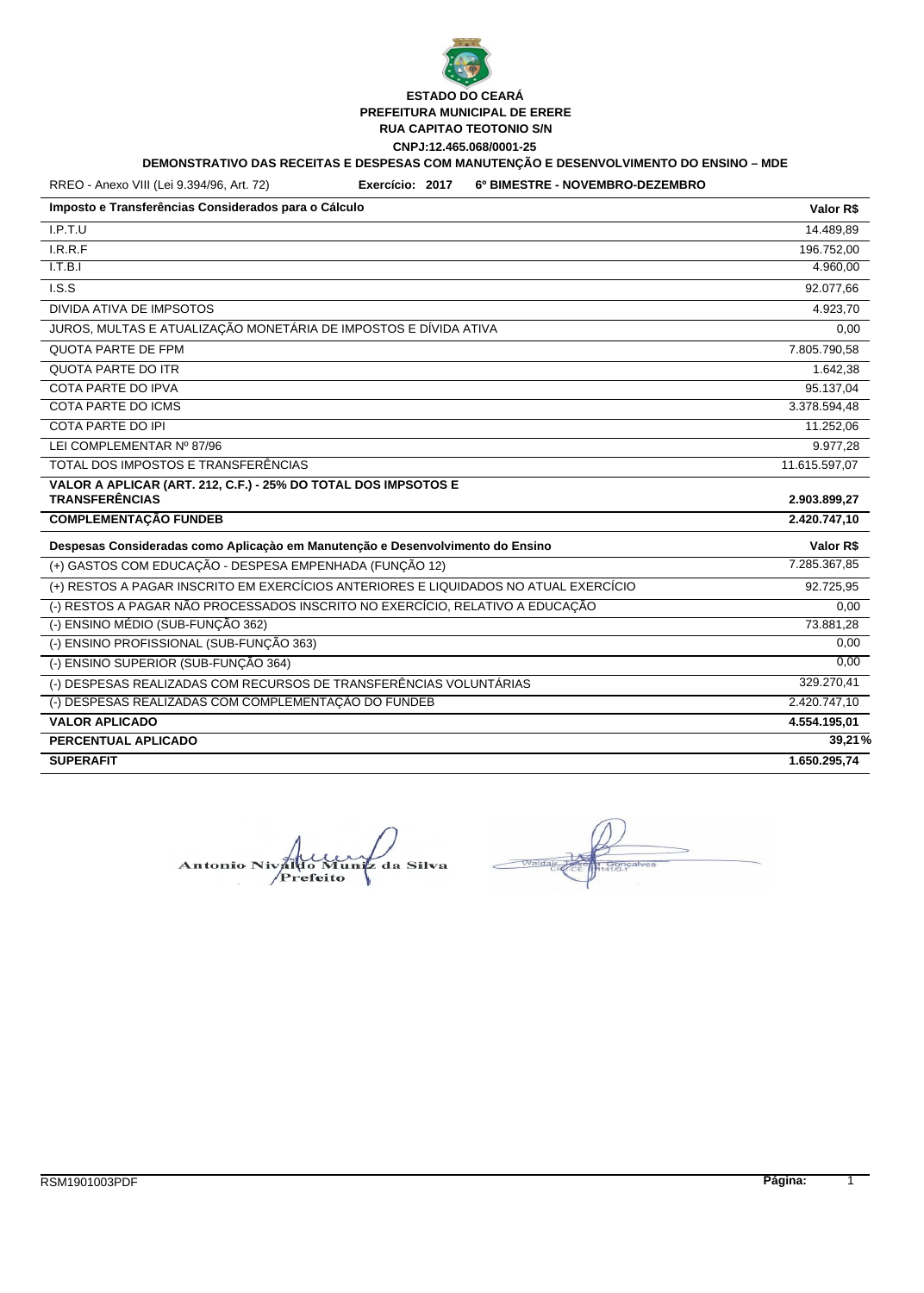

# **DEMONSTRATIVO DA RECEITA DE IMPOSTOS LÍQUIDA E DAS DESPESAS PRÓPRIAS COM AÇÕES E SERVIÇOS PÚBLICOS DE SAÚDE**

RREO – ANEXO XII (ADCT, art. 77)

**Exercício: 2017 6º BIMESTRE - NOVEMBRO-DEZEMBRO**

| Imposto e Transferências Considerados para o Cálculo                                      | Valor R\$     |
|-------------------------------------------------------------------------------------------|---------------|
| I.P.T.U                                                                                   | 14.489,89     |
| I.R.R.F                                                                                   | 196.752,00    |
| I.T.B.I                                                                                   | 4.960,00      |
| LS.S                                                                                      | 92.077,66     |
| DIVIDA ATIVA DE IMPSOTOS                                                                  | 4.923,70      |
| JUROS, MULTAS E ATUALIZAÇÃO MONETÁRIA DE IMPOSTOS E DÍVIDA ATIVA                          | 0,00          |
| QUOTA PARTE DE FPM                                                                        | 7.805.790,58  |
| <b>QUOTA PARTE DO ITR</b>                                                                 | 1.642.38      |
| COTA PARTE DO IPVA                                                                        | 95.137,04     |
| <b>COTA PARTE DO ICMS</b>                                                                 | 3.378.594,48  |
| COTA PARTE DO IPI                                                                         | 11.252,06     |
| LEI COMPLEMENTAR Nº 87/96                                                                 | 9.977,28      |
| TOTAL DOS IMPOSTOS E TRANSFERÊNCIAS                                                       | 11.615.597,07 |
| VALOR A APLICAR (ART. 77, ADCT) - 15% DO TOTAL DOS IMPSOTOS E                             |               |
| <b>TRANSFERÊNCIAS</b>                                                                     | 1.742.339,56  |
| Despesas Consideradas como Aplicação em Manutenção e Desenvolvimento do Ensino            | Valor R\$     |
| (+) GASTOS COM SAÚDE - DESPESA EMPENHADA (FUNÇÃO 10)                                      | 5.544.366,43  |
| (+) RESTOS A PAGAR INSCRITO EM EXERCÍCIOS ANTERIORES E LIQUIDADOS NO ATUAL EXERCÍCIO      | 45.287,49     |
| (-) RESTOS A PAGAR NÃO PROCESSADOS INSCRITO NO EXERCÍCIO RELATIVO A SAÚDE                 | $-0.00$       |
| (-) INATIVOS E PENSIONISTA                                                                | 0,00          |
| (-) SERVIÇO DE LIMPEZA E TRATAMENTO DE RESIDUOS SÓLIDOS                                   | 0,00          |
| (-) ASSISTÊNCIA MÉDICA E ODONTOLÓGICA A SERVIDORES                                        | 0,00          |
| (-) SANEAMENTO BÁSICO (EXCETO PARA CONTROLE DE VETORES)                                   | 0,00          |
| (-) DESPESAS REALIZADA COM RECURSOS DE TRANSFERENCIAS VOLUNTÁRIAS E OPERAÇÕES DE CRÉDITOS | 0,00          |
| <b>VALOR APLICADO</b>                                                                     | 5.589.653,92  |
| PERCENTUAL APLICADO                                                                       | 48,12%        |
| <b>SUPERAFIT</b>                                                                          | 3.847.314,36  |

da Silva **Antonio Ni** efeito